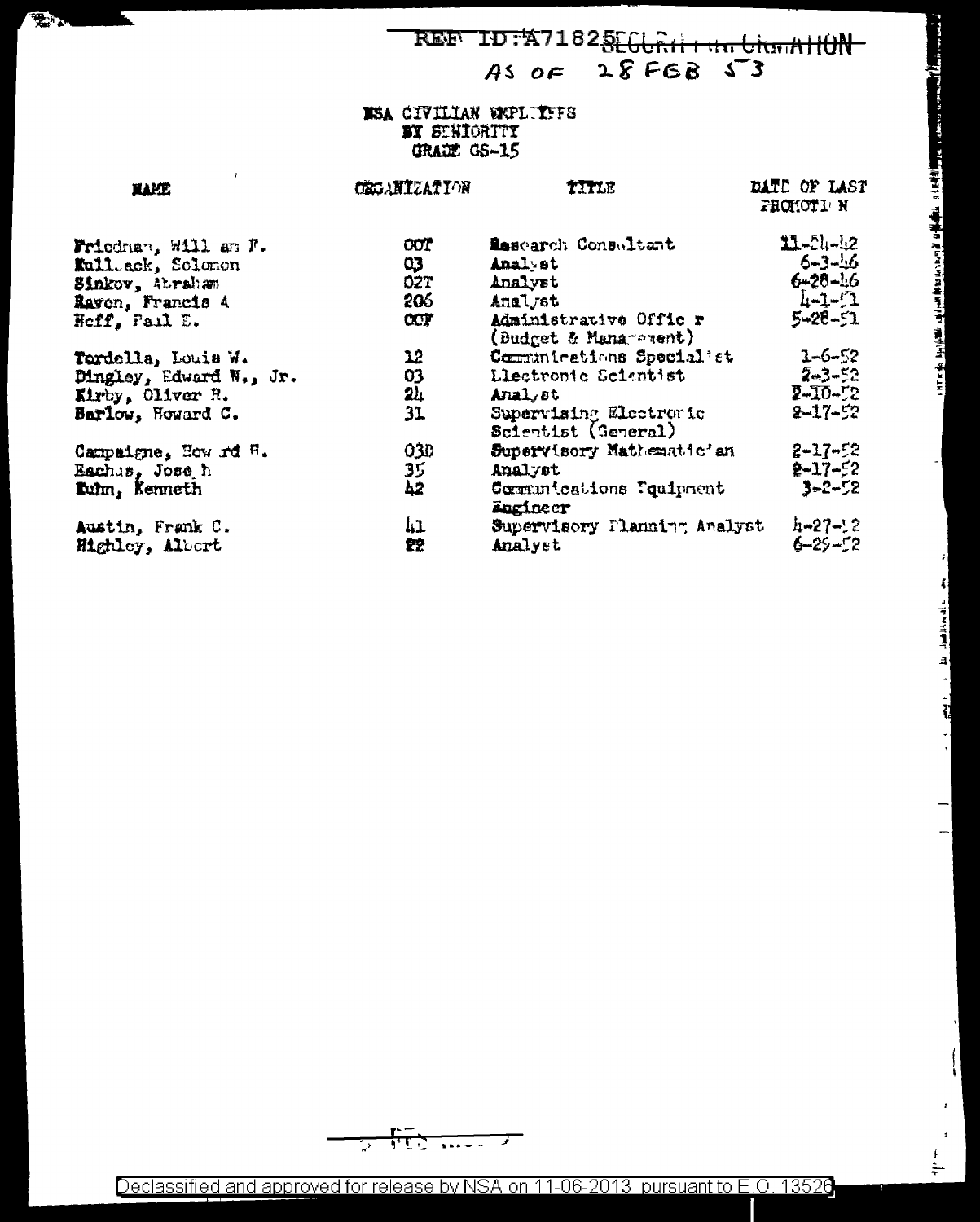REE ID:A71825<br>RESIRICTED CECLRITY INTERNATION

 $\perp$   $\perp$   $\perp$   $\perp$   $\perp$ 

 $-$ 

 $\overline{\phantom{a}}$ 

# **ESA CIVILLAN EMPLOYERS**<br> **ALTHABETICALTY**<br>
GRADE GS-15

 $-$ 

 $\frac{1}{2} \int_{0}^{2\pi} \frac{1}{2} \, dx = \frac{1}{2} \int_{0}^{2\pi} \frac{1}{2} \, dx = \frac{1}{2} \int_{0}^{2\pi} \frac{1}{2} \, dx = \frac{1}{2} \int_{0}^{2\pi} \frac{1}{2} \, dx = \frac{1}{2} \int_{0}^{2\pi} \frac{1}{2} \, dx = \frac{1}{2} \int_{0}^{2\pi} \frac{1}{2} \, dx = \frac{1}{2} \int_{0}^{2\pi} \frac{1}{2} \, dx = \frac{1}{2} \int_{0}^{2\pi} \frac{1}{2}$ 

 $\bar{1}$ 

| <b>XAME</b>             | <b>OBGANIZATICH</b> | TITLE                                              | DATE OF LAST<br>PRONOTION |
|-------------------------|---------------------|----------------------------------------------------|---------------------------|
| Austin, Frank C.        |                     | Supervisory Planning Analyst                       | $4 - 27 - 52$             |
| Barlow, Howard C.       | 41<br>31            | Supervisie Lectronic<br><b>Scientist (General)</b> | 2-17-52                   |
| Campaigne, Howard H.    | <b>O3D</b>          | Supervisory Hathematic an                          | $2 - 17 - 2$              |
| Dingley, Edward N., Jr. | 03                  | Electronic Scientist                               | $2 - 3 - 52$              |
| Eachus, Jose h J.       | 35                  | Analyst                                            | $2 - 17 - 52$             |
| Friedman, William P.    | <b>COT</b>          | Research Consiltant                                | $11 - 21 - 42$            |
| Highley, Al. ert        | 22                  | Analyst                                            | $6 - 29 - 52$             |
| Kirby, Oliver R.        | 弘                   | Analyst                                            | $2 - 10 - 52$             |
| Kuhn, Kenneth           |                     | Corrunications Fouipment<br>Engineer               | 3-2-52                    |
| Kullback, Solomon       | O3                  | Analyst                                            | $6 - 3 - 16$              |
| Heff, Paul E.           | OCF                 | Administrative Officer<br>(sudget & Management)    | $5 - 27 - 1$              |
| Raven, Francis A.       | 206                 | Analyst                                            | $4 - 3 - 51$              |
| Sinkov, Abrahan         | <b>O2T</b>          | Analyst                                            | 6-25-46                   |
| Fordella, Louis w.      | 12                  | Comunications Specialist                           | $1 - 5 - 52$              |

HESTRICTED-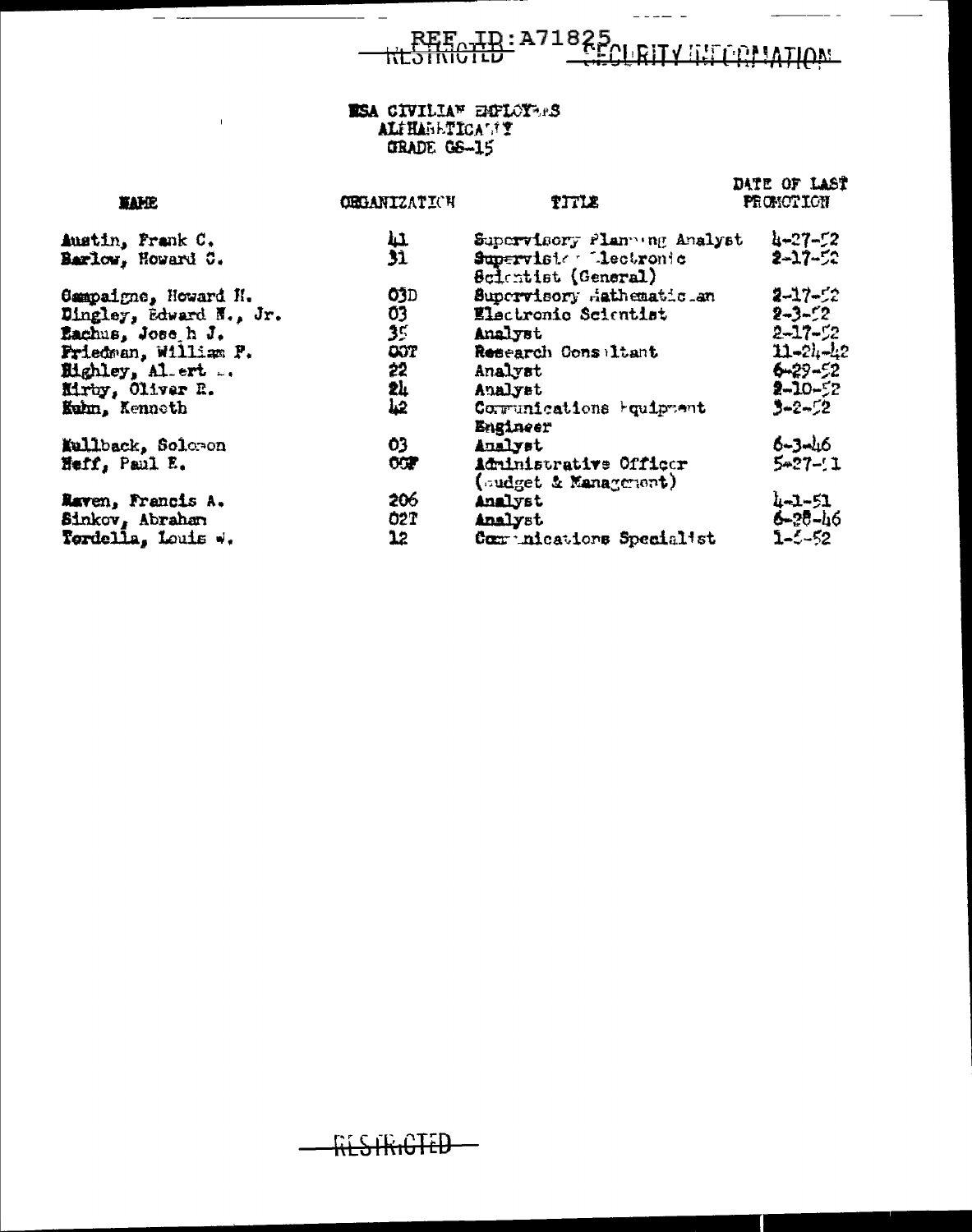SEGURITY INTERNATION

#### NSA CIVILIAN HELCIE'S BY SENIGRITY GRADF GS-1L

15

σí.

**RANS** 

Klein, Naurice R.

DATE OF LAST PROMOTION **ORGANIZATION** TITLE  $8 - 7 - 19$ Personnel Officer  $\overline{(-7-1)}$ Communications Specialist  $8 - 7 - 19$  $8 - 7 - 19$  $-1 - 51$ 5-27-51<br>1-6-52 ist 4-6-52 4-6-52 4-5-52 4-6-52  $oner1)$  $4 - 13 - 52$  $4 - 13 - 52$ ialist 4-20-52  $4 - 27 - 2$  $4 - 27 - 52$  $4 - 27 - 52$  $h - 27 - 52$  $4 - 27 - 52$ 1st  $5 - 1 - 2$  $5 - 1 - 52$  $\cdot$  $5 - 25 - 52$  $6 - 5 - 52$  $6 - 22 - 52$  $7 - 20 - 2$  $8 - 10 - 52$  $9 - 11 - 52$ naly<sub>b</sub>t  $10 - 19 - 52$  $11 - 9 - 2$ 

 $\bar{1}$ 

 $11 - 12 - 52$  $11 - 20 - 22$  $11 - 23 - 52$  $11 - 30 - 52$  $12 - 7 - 72$  $1 - 11 - 53$ 

 $1 - 11 - 53$ 

 $1 - 11 - 53$ 

 $1 - 11 - 53$ 

 $\overline{a}$ 

| Glark, Harry L.               | CÅ.             | Communications Specialist     |
|-------------------------------|-----------------|-------------------------------|
| Erskine, Hugh S.              | œ               | Analyst                       |
| Schierlmann, Charles J.       | 35 <sub>1</sub> | Electronic Scientist          |
| Miller, Robert W.             | 33              | <b>Supervising Electronic</b> |
|                               |                 | <b>Scientist</b>              |
| Sullivan, John L.             | 153             | <b>Personnel Officer</b>      |
| Douglas, Janus H.             | 12              | Communications Specialist     |
| Wray, William D.              | 23              | Analyst                       |
|                               | <b>243</b>      | Supervisory Analyst           |
| Marston, Everette Dale        | 231             | Analyst                       |
| Conley, Marbert I.            | 242             | Analyst                       |
| Deeter, Robert C.             | 302             | Electronic Engineer (Gene)    |
| Eathews, Mitford M., Jr.      | 312             | Supervising Electronic        |
|                               |                 | Seientist (General)           |
| Adams, Olin B.                | 261N            | Research Analytic Special     |
| Lewis, Frank W.               | 206.            | Analyst                       |
| Levenson, Arthur J.           | 206             | Analyst                       |
| <b>Patton, Fhili, J., Jr.</b> | 281             | Anal, st                      |
| <b>Reimers, Paul R.</b>       | 23.             | Supervisory Analyst           |
| Shaw, Robert H.               | 206             | Gormunications Specialist     |
| Shinn, Lawrence F.            | 24T             | Analyst                       |
| Lawless, William J., Jr.      | 227             | Analyst                       |
| Corry, Cecil C.               | للنة            | Planning Analyst (Corn.)      |
| Vergine, George H.            | FDI.            | Analyst                       |
| Summers, C. R.ssell           | 34              | Analyst                       |
| McIntire, John A.             | 282             | Supervising Electronic        |
|                               |                 | Ingineer                      |
| Sims, Fred A.                 | 27              | Anal st                       |
| Conover, J. Kenneth           | 2063            | Analyst                       |
| Ward, Julia                   | 253             | Supervising Research Anal     |
| Samford, John A.              | 14              | Supervisory Analyst           |
| Johnson, Roy D.               | 23D             | Analyst                       |
| Reynolds, S. Weeley           | 76              | Administrative Officer        |
| Turner, Warren H., Jr.        | <b>03T</b>      | Analyst                       |
| Elitzke, Carl P.              | 23B             | Supervisory Analyst           |
| Sudenhach, Mary H.            | 203F            | Analyst                       |
| Chittenden, Thomas R.         | 402             | Communications Specialist     |
| Erickson, Bruce G.            | 311             | Supervisory Mechanical        |
|                               |                 | Engineer                      |
| Hausman, Arthur II.           | 331             | Supervising Electronic        |
|                               |                 | Scientist (General)           |
| Sackran, Robert               | 333             | Supervising Wectronic         |
|                               |                 | Sciertist (General)           |

 $\sim$   $\sim$   $\sim$  $- - -$ 1:17 T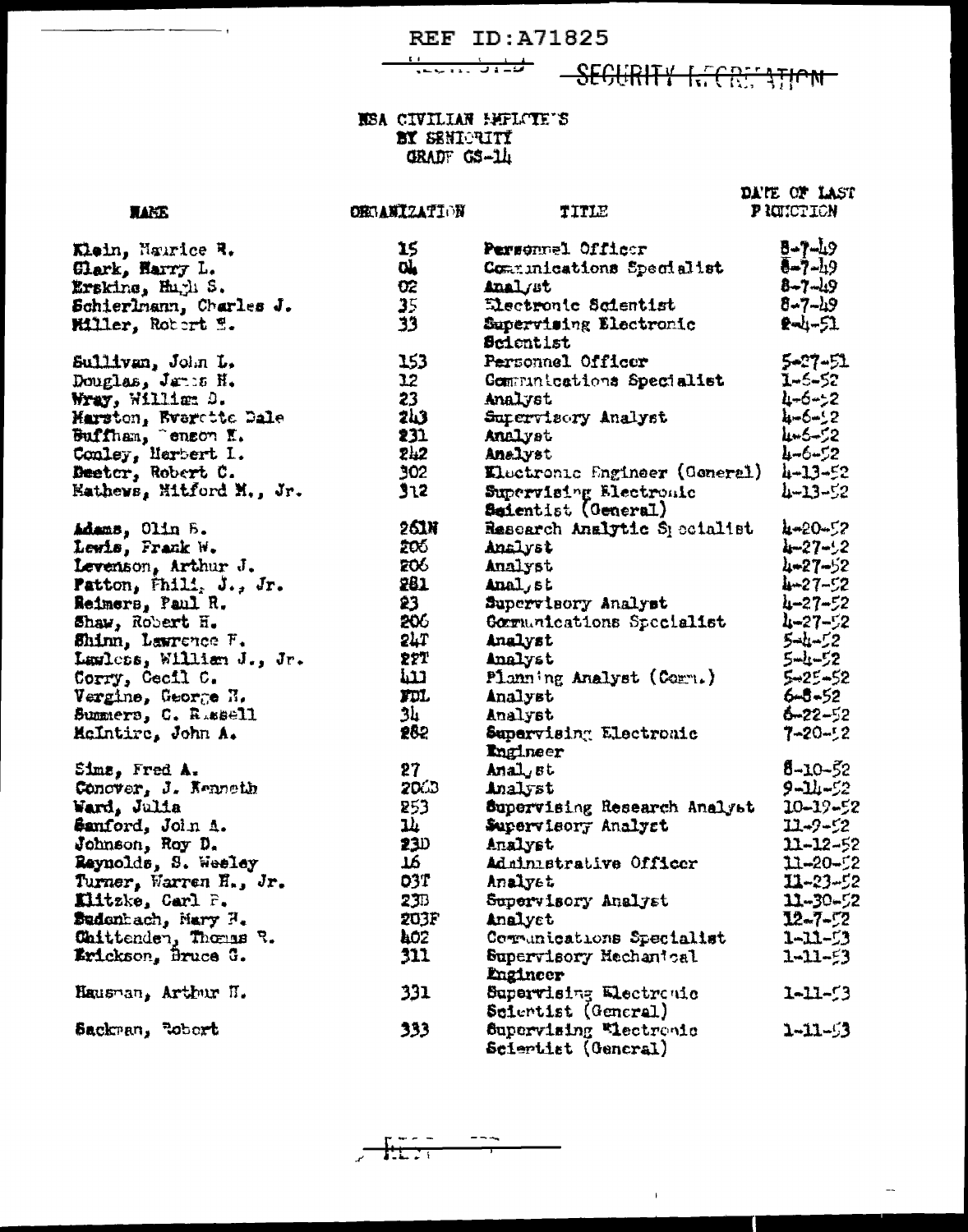### Redit: CTED CECURITY INFORMATION

**NSA CIVILIAN EMPLOYE'S GRADE GS-1/:**<br>(BY SENIORITY)

| <b>YAMP.</b>              | <b>ORGANIZATION</b> | TITLE                                                 | DATE OF LAST<br><b>MECHANITION</b> |
|---------------------------|---------------------|-------------------------------------------------------|------------------------------------|
| Bronder, Raymond J.       | 35B                 | Electronic Engineer<br>(Instrumentation)              | $2 - 25 - 53$                      |
| Erskine, Williem H.       | 31.L                | Supervisory Mathematician                             | 1-25-53                            |
| Cingerich, Hugh F.        | 356                 | Anal st                                               | $1 - 25 - 73$                      |
| <b>Cordon</b> , Robert E. | 35.                 | Analyst                                               | 1-25-53                            |
| Kelley, Frederick M.      | 32                  | Supervisory Mechanical<br><b>Bugineer</b>             | $1 - 25 - 3$                       |
| Rowland, Fynon T., Jr.    | 353                 | Supervising Electronic<br>Scientist (Instrumentation) | $1 - 25 - 53$                      |
| <b>Snyder, Samuel S.</b>  | 351                 | Supervisory Analyst                                   | $2 - 25 - 53$                      |
| Callimatos, Lamiros D.    | 11.2                | Supervisory Educational<br><b>Specialist</b>          | 2~22~53                            |

- 11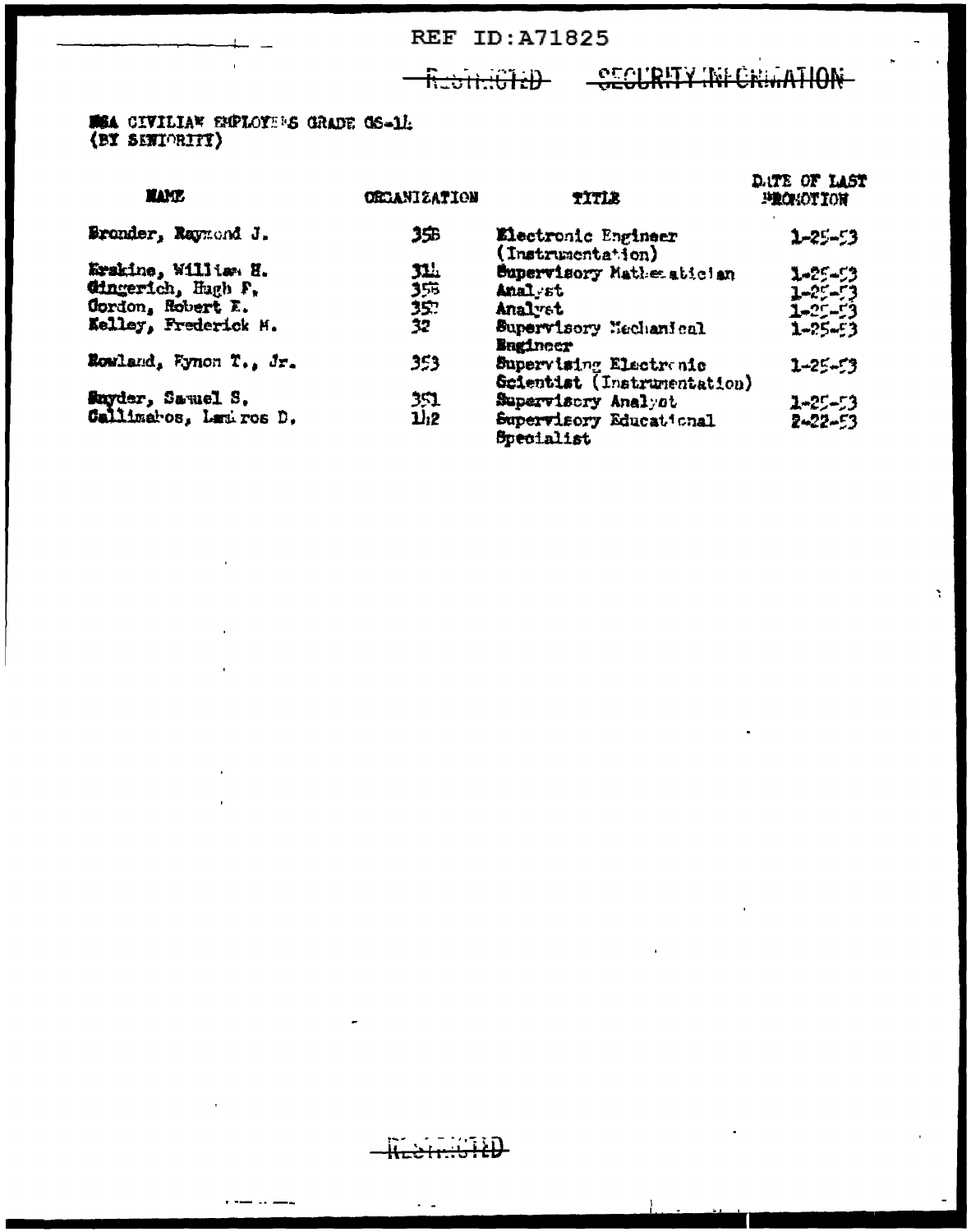-RESTRICTED

 $\mathbf{r}$ 

 $\mathbf{T}$ 

 $\bar{1}$ 

 $\hat{\mathbf{r}}$ 

 $\frac{1}{2}$ 

 $\ddot{\phantom{a}}$ 

SCOUTH RECEPATION

 $\omega = \omega / \omega$ 

### **ESA CIVILIAN EMPLOYEES** ALPHAL LTICALIY

|                          |                          |                                          | <b>LAT'S OF LAST</b> |
|--------------------------|--------------------------|------------------------------------------|----------------------|
| <b>TAME</b>              | <b>ORGANIZATION</b>      | TITLE                                    | PROMOTION            |
|                          |                          |                                          |                      |
| Adams, Olin B            | 261N                     | Rosearch Analytic Specialist.            | 4-20-52              |
| Bronder, Raymond J.      | 35B                      | Electronic Engineer<br>(Instrumentation) | 1-25-53              |
| Budenbach, Mary H.       | 203F                     | Analyst                                  | ユ2ー7ー52              |
| Buffham, Benson K.       | 231                      | Analyst                                  | 4-6-52               |
| Callimahos, Lambros D.   | 1Ī.2                     | Supervisory reducational<br>Specialist   | 2-22-53              |
| Chittenden, Thomas R.    | uœ                       | Communications Specialist                | 1-11-53              |
| Clark, Harry L.          | ۵Ļ                       | Communications Specialist                | $8 - 7 - 19$         |
| Conley, Rertert L.       | 242                      | Analyst                                  | 4-6-52               |
| Conover, J. Kenneth      | 2063                     | Analyst                                  | <b>9-14-52</b>       |
| Corry, Cecil C.          | 411                      | Planning Analyst (Comm.)                 | 5-25-52              |
| Deeter, Robert C.        | 302                      | <b>Electronic Engineer (General)</b>     | 4-13-52              |
| Douglas, James H.        | 12                       | Communications Specialist                | 1-6-52               |
| Erickson, Bruce G.       | 311                      | Supervisory Mechanical Engineer 1-11-53  |                      |
| Krakine, Fugh S.         | 02                       | Analyst                                  | $8 - 7 - 19$         |
| Krskine, William N.      | ىلاد                     | Supervisory Mathewatician                | 1-25-53              |
| Cingerich, Hugh F.       | 353                      | Analyst                                  | 1-25-53              |
| Gordon, Robert E.        | 35B                      | Analyst                                  | 1-25-53              |
| Hausman, Arthur H.       | 331                      | Supervising Electronic                   | 1-11-53              |
|                          |                          | Scientist (General)                      |                      |
| Johnson, Roy D.          | 23D                      | Analyst                                  | $11 - 12 - 52$       |
| Kelley, Frederick H.     | 32                       | Supervisory Mechanical Engineer 1-25-53  |                      |
| Klein, Maurice H.        | $\overline{\mathbf{15}}$ | Personnel Officer                        | $6 - 7 - 19$         |
| Kiitzke, Carl P.         | 23B                      | Supervisory Analyst                      | 11-30-52             |
| Lamless, William J., Jr. | 221                      | Analyst                                  | 5-4-52               |
| Levenson, Arthur J.      | 206                      | Analyst                                  | 4-27-52              |
| Lewis, Frank W.          | 205                      | Analyst                                  | 4-27-52              |
| Marston, Frerette Dale   | 2 <sub>h3</sub>          | Supervisory Analyst                      | 4-5-52               |
| Mathews, Mitford M., Jr. | 312                      | Supervising Electronic                   | 4-20-52              |
|                          |                          | Scientist (General)                      |                      |
| McIntire, John A.        | 262                      | Supervising Electronic<br>Engineer       | 7-20-52              |
| Miller, Robert R.        | 33                       | Supervising Electronic<br>Scientist      | $2 - 4 - 51$         |
| Patton, Philip J., Jr.   | 281                      | Analyst                                  | 4-27-52              |
| Reimers, Faul R.         | 23                       | Supervisory Analyst                      | 4-27-52              |
| Reynolds, S. Wesley      | 16                       | Administrative Officer                   | 11-20-52             |
| Rowland, Eynon T., Jr.   | 353                      | Supervising Electronic                   | $1 - 25 - 53$        |
|                          |                          | Scientist (Instrumentation)              |                      |
| <b>Sack an, Robert</b>   | 333                      | Supervising Electrunic                   | 2-11-53              |
|                          |                          | <b>Scientist (Ceneral)</b>               |                      |

RESTRICTED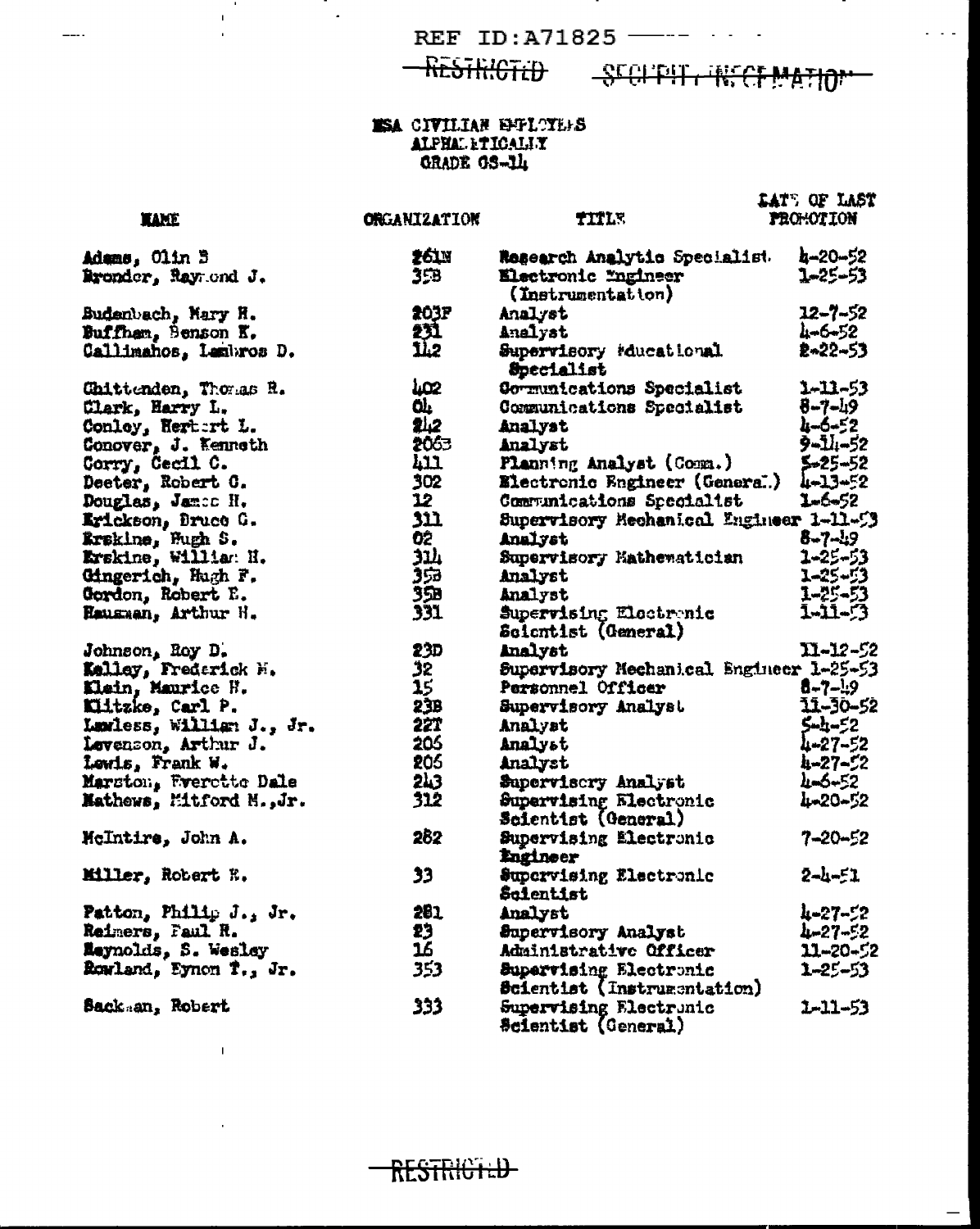## REESTROID 1825 COURTY IN CRYATION

## **MSA CIVILIAN EMPLOTEES GRADE GS-14**<br>(ALPHA ETICALLY)

 $\sim$ 

| <b>NAME</b>            | <b>ORGANIZATION</b>      | TITLE.                       | <b>JATE OF LAST</b><br><b>FROYOTION</b> |
|------------------------|--------------------------|------------------------------|-----------------------------------------|
| Sanford, John A.       | 14                       | Supervisory Analyst          | 11-9-52                                 |
| Schierlann, Charles J. | $\overline{\mathbf{35}}$ | Electronic Scientist         | 8-7-49                                  |
| Shaw, Robert H.        | 206                      | Communications Specialist    | 4-27-52                                 |
| Shinn, Lawrance E.     | 247                      | Analyst                      | $5 - 52$                                |
| Sims, Fred A.          | 27                       | Analyst                      | 5-10-52                                 |
| Snyder, Samuel S.      | 351                      | Supervisory Analyst          | ユーネジージタ                                 |
| Sullivan, John L.      | 153                      | Personnol Officer            | $5 - 27 - 51$                           |
| Summers, C. Russell    | 34                       | Analyst                      | 6-22-52                                 |
| Turner, Warren E., Jr. | 037                      | Analyst                      | 11-23-52                                |
| Vergine, George H.     | FDI.                     | Analyst                      | 6-8-52                                  |
| Ward, Julia            | 253                      | Supervising Research Analyst | 10-19-52                                |
| Wray, William D.       | 23                       | Analyst                      | 4-5-52                                  |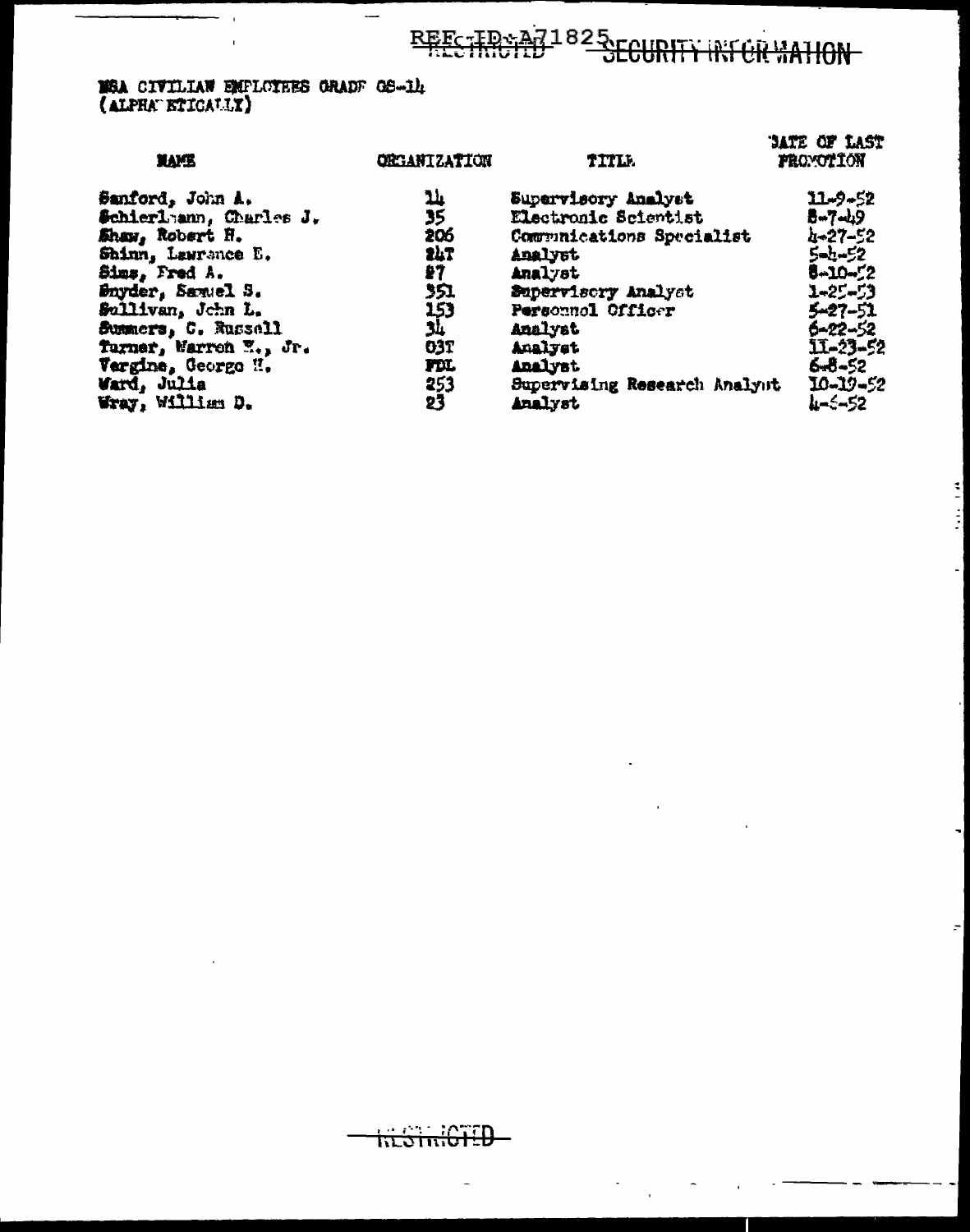**TITLE** 

<del>n luis</del>

**SECURITY WITCH ATION** 

DATE OF LAST

**FROHOTION** 

#### **NSA CIVILIAN EMPLOYEES II SENIORITY ORADE CS-13**

**ORGANIZATION** 

**HAME** 

Driscoll, Agnes N. 206 Analyst 75-50-75 Sturey, Harold J. 206 5-3-46 Analyst Woodrough, Fred C., Jr. **TAFE**  $1 - 23 - 19$ Research Analytic Specialist 206  $9 - 4 - 19$ Dribin, Daniel M. Analyst Marsh, Lynn W., Jr.  $32.2D$ Electronic Scientist  $9 - 18 - 19$ Fee.ey, Alfred H. 203 IO-2-49 Supervisory Document Analyst McLaurin, Turner S.  $22<sub>h</sub>$ 5-28-50 Electrical Engineer Reutiman, Frank R. ሥ. Comunications Equipment 8-6-50 **Engineer** 206 11-26-50 Shepard, David H. Analyst Jaffe, Sydney<br>Jones, Hamill D. **23B** 1–21–51 Analyst  $12<sup>7</sup>$ Executive Secretary 1-21-51 231 Xosatka, Paul T. Anal st 1-21-51 206 Lewis, Arthur N. Analyst 1-21-51 Brown, Hollis C. **1720** 4-15-51 Procurement Analyst WacSporran, John S.  $OOF$ Organization & Methods 5-27-51 Examiner  $172B$ Tasker, John A. Electrical Engineer (General) 6-24-51 Brownstein, Herman  $332 -$ Supervising Electronic Scientist 7-22-51 Gardner, Meredith K.<br>Gerhard, Paul V.  $2<sub>hh</sub>$ Research Analytic Specialist 7-15-51 244 Research Analytic Spacialist 7-15-51 Waltz, Maurice E.<br>Arey, William O. 206 **Analyst** 7-29-51 153 Personnel Officer 8-5-51 Monroe, John J.<br>Russo, William V. **2L5** 8-27-51 Research Analytic Specialist h3 Supervisory Communications Specialist 9-2-51 Amhley, Dwight S. 352 Electronic Scientist (Instrumentation)  $9 - 16 - 51$ Beckman, John A. **1120** Electronic Scientist 9-16-51 Bowman, Ray L. 353 Electronic Scientist (Instrumentation) 9-16-51 355 Moulton, Roger D. **Electronic Scientist** 9-16-51 Pish, Ethel G. 153B Supervisory Position **Glassifier** 10-14-51 206 Rutladge, Leslie A. Analyst 10-28-51 Stauffer, Henry P. **302L** Attorney Advisor 11-11-51 Wieder, Arthur A. **h2** Communications Equipment Engineer 11-11-51 Larkin, John J.  $12<sup>7</sup>$ Communications Specialist 1-6-52 Chiles, James R.  $\mathbf{m}$ Analyst 1-20-51 Shinn, Martha A. B. 206 **Analyst** 2-17-52 Tevis, Charles C. 254T Research Analyst 3-9-52 Christopher, Nathen H.  $35hB$ Electrical Engineer 3-16-52

 $\mathbf{f}$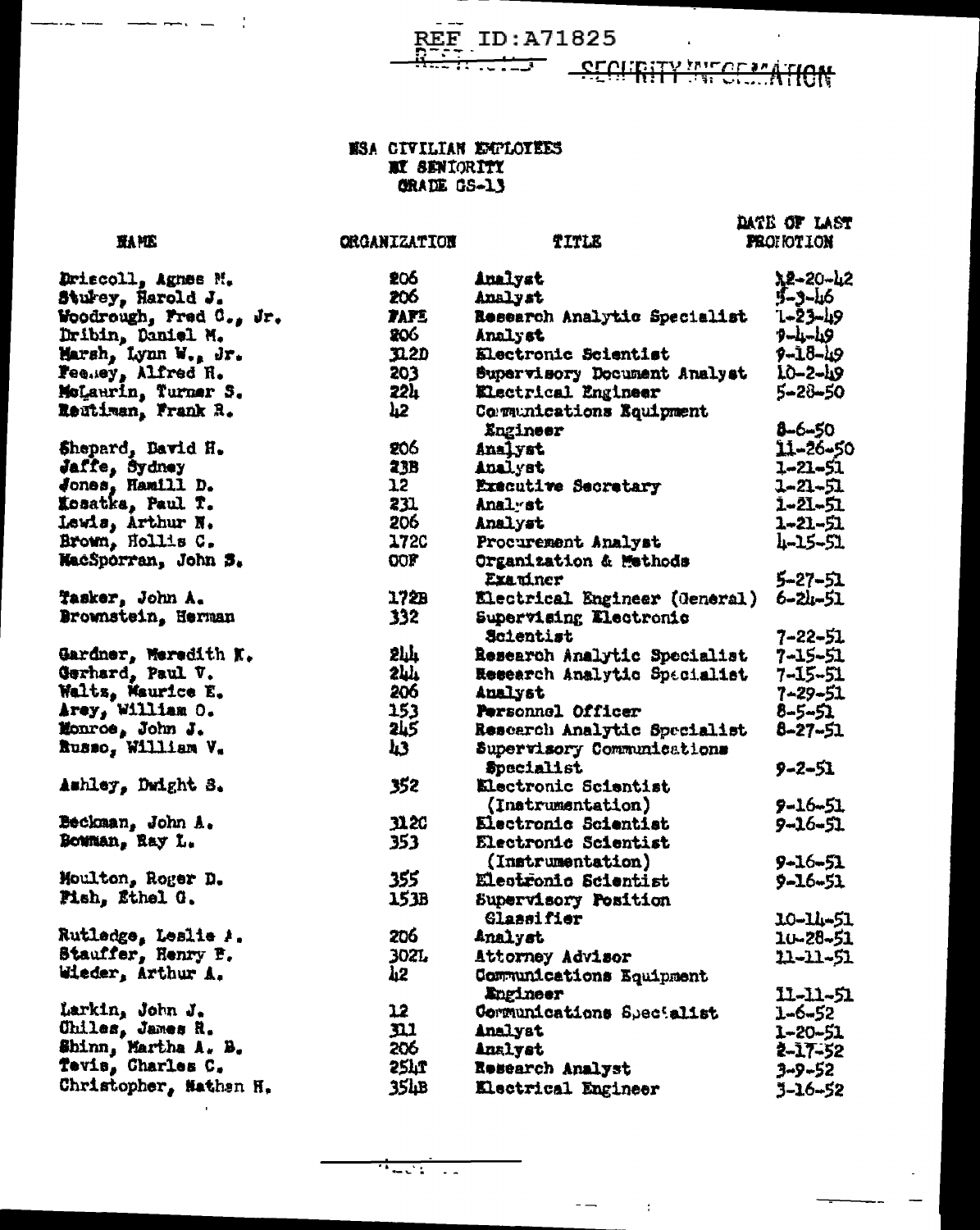$\frac{1}{1111.166}$ 

### SECURITY INTUESTATION

## NSA CIVILIAN EHULÓYEES GRADE OS-13<br>(BY SENIORITY)

| (Dr. opmychity)           |                       |                                           | DATE OF LAST     |
|---------------------------|-----------------------|-------------------------------------------|------------------|
| <b>NAME</b>               | <b>ORGANIZATION</b>   | TITLE                                     | <b>PIO'EXION</b> |
| Christopher, Edward R.    | 2ہلاڑ                 | Mathematician                             | 3-30-52          |
| Blow, Thomas C.           | 332                   | Electronic Scientist                      | 4-21-52          |
| Herczog, Henry J.         | 23A                   | Analyst                                   | 5-4-52           |
| Brugger, Frank A., Jr.    | 233                   | Analyst                                   | $5 - 1 - 52$     |
| Gurin, Jacob              | 243                   | Supervisory Training                      |                  |
|                           |                       | Specialist (Linquistics)                  | $5 - 1 - 52$     |
| Mitchell, Madison E.      | 237                   | Analyst                                   | $5 - 18 - 52$    |
| Leahy, Francis T., Jr.    | 343                   | Analyst                                   | $6 - 22 - 52$    |
| Boardman, Norman          | 231H                  | Analyst                                   | $6 - 22 - 52$    |
| Arnould, Howard L.        | لىلا                  | Mathematician                             | $7 - 20 - 52$    |
| Bradley, Robert W.        | 206                   | Analyst                                   | $7 - 20 - 52$    |
| Hesse, Alfred W.          | 206                   | Analyst                                   | $7 - 20 - 52$    |
| Lutwiniak, William        | 206                   | Analyst                                   | $7 - 20 - 52$    |
| Mall, Samuel R.           | 238                   | Analyst                                   | $7 - 27 - 52$    |
| Gibson, Delbert L.        | £32                   | Supervisory Analyst                       | $8 - 24 - 52$    |
| Girhard, Charles E., Jr.  | 206B                  | Analyst                                   | $8 - 31 - 52$    |
| Hartstall, Paul K.        | <b>O2T</b>            | Analyst                                   | $8 - 31 - 52$    |
| Hollcroft, Temple R., Jr. | <b>206B</b>           | Analyst                                   | $8 - 31 - 52$    |
| Weidman, Robert H.        | <b>TAFE</b>           | Analyst                                   | $8 - 31 - 52$    |
| Conklin, Jack $W_n$       | <b>234</b>            | Analyst                                   | $9 - 7 - 52$     |
| Connelly, John J., Jr.    | 24B                   | Supervising Analyst                       | $9 - 7 - 52$     |
| Berrmann, Donald A.       | 239                   | Supervisory Analyst                       | $9 - 21 - 52$    |
| Alds, Robert C.           | 331C                  | Supervising Electronic                    |                  |
|                           |                       | Scientist RFC                             | $10 - 12 - 52$   |
| May, William E.           | 2433                  | Supervising Analyst                       | $10 - 19 - 52$   |
| Watson, John W., Jr.      | $571^{+}$             | Supervising Analyst                       | 10-19-52         |
| Boenning, William R.      | <b>3330</b>           | Supervising Electronic                    |                  |
|                           |                       | Scientist                                 | $11 - 9 - 52$    |
| Pearson, James W.         | <b>242C</b>           | Supervisory Analyst                       | $11 - 16 - 52$   |
| Rechenbach, Charles W.    | <b>230T</b>           | Supervisory Research                      |                  |
|                           |                       | Analytic Specialist                       | $11 - 16 - 52$   |
| Lewis, J. Kenneth         | 333C                  | Supervising Electronic Scientist 11-21-52 |                  |
| Mitchell, Frank Jr.       | $J\mathfrak{U}$ . $c$ | Supervising Electronic                    |                  |
|                           |                       | Scientist (General)                       | $12 - 21 - 52$   |
| Akeley, Evelyn N.         | <b>34T</b>            | Analyst                                   | $1 - 11 - 53$    |
| Derthick, Paul W.         | <b>244T</b>           | Analyst                                   | 1-11-53          |
| Foley, Arthur W.          | 202L                  | Supervisory Research Analyst              | $1 - 11 - 53$    |
| Morehouse, Harold E.      | 20C                   | Analyst                                   | 1-11-53          |
| Sharp, Walter P., Jr.     | 221                   | Analyst                                   | 1-11-53          |
| Miegel, Helen D.          | 20G                   | Analyst                                   | 1-11-53          |
| Soderberg, Elizabeth G.   | <b>COFI</b>           | Supervisory Organization &                |                  |
|                           |                       | Methods Examiner                          | 1-11-53          |
| Cassidy, Nenry P.         | 17                    | Admin strative Officer                    |                  |
|                           |                       | (Logistics)                               | 1-25-53          |
| Cole, William M., Jr.     | 353                   | Supervising Electronic                    |                  |
|                           |                       | Scientist (Instrumentation)               | $1 - 25 - 53$    |

 $\frac{1}{2} \frac{1}{2} \frac{1}{2} \frac{1}{2} \frac{1}{2} \frac{1}{2} \frac{1}{2} \frac{1}{2} \frac{1}{2} \frac{1}{2} \frac{1}{2} \frac{1}{2} \frac{1}{2} \frac{1}{2} \frac{1}{2} \frac{1}{2} \frac{1}{2} \frac{1}{2} \frac{1}{2} \frac{1}{2} \frac{1}{2} \frac{1}{2} \frac{1}{2} \frac{1}{2} \frac{1}{2} \frac{1}{2} \frac{1}{2} \frac{1}{2} \frac{1}{2} \frac{1}{2} \frac{1}{2} \frac{$ 

 $\Delta$ 

 $\sim$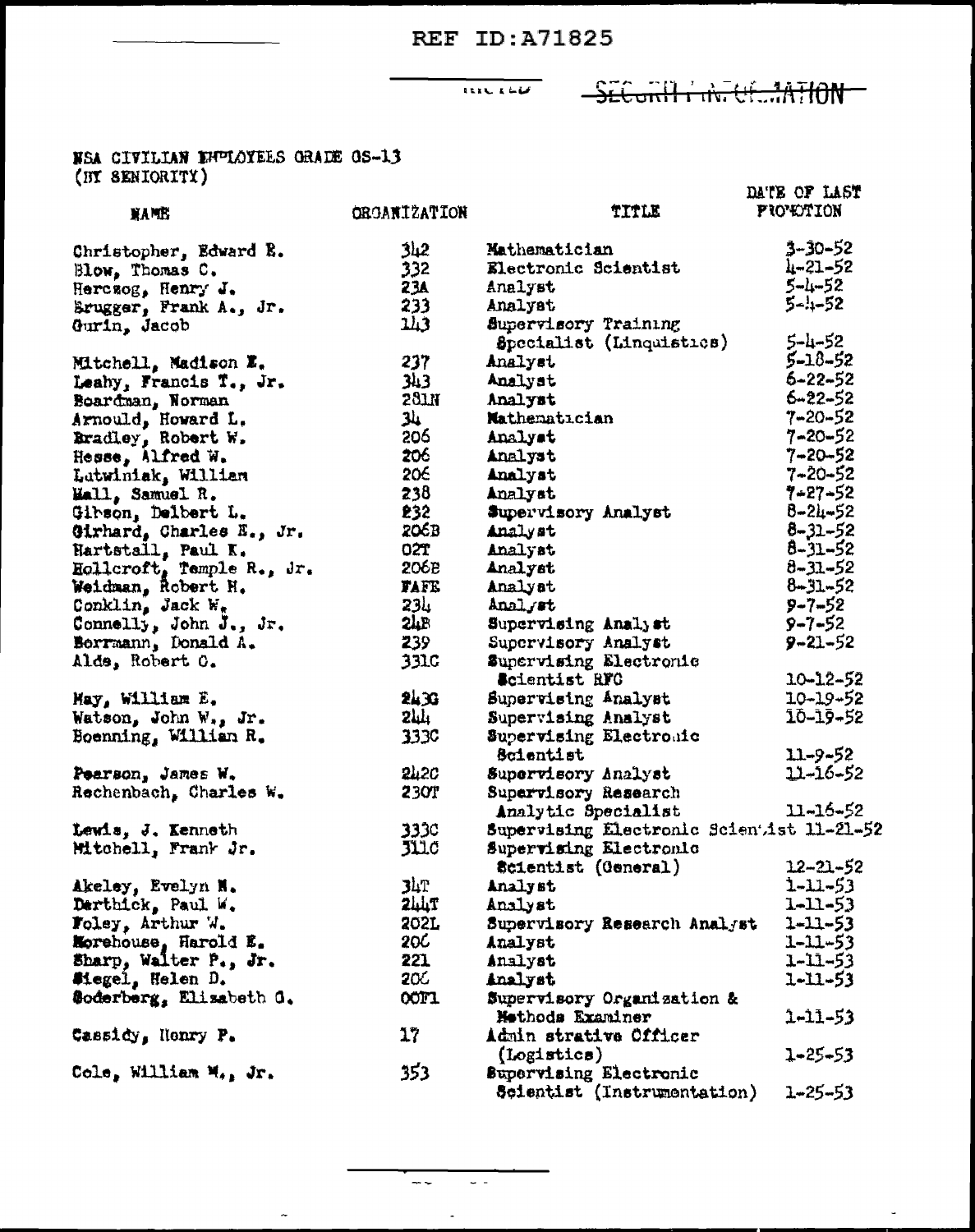### KESTR'CTED

 $\overline{\phantom{0}}$ 

## **CEGLATY INTERMATION**

 $\overline{\phantom{0}}$ 

### SSA CIVILIAN EMPLOYEUS GRADE GS-13 (BY SENIORITY)

 $\overline{1}$ 

**TERR** 

 $\overline{1}$ 

|                      |                     |                            | DATE OF LAST      |
|----------------------|---------------------|----------------------------|-------------------|
| <b>NAME</b>          | <b>ORGANIZATION</b> | TITLE                      | <b>FRONTOTION</b> |
| Burnside M. G.       | תענ                 | Training Officer           |                   |
|                      |                     | (General Fields)           | $2-6-53$          |
| Fergusson, Eugene S. | 334                 | Supervising Electronic     |                   |
|                      |                     | Scientist (General)        | $2 - 22 - 53$     |
| Hogan, Douglas L.    | 351B                | Supervisory Analyst        | $2 - 22 - 53$     |
| Kiefert, Herbert W.  | <b>351D</b>         | Supervisory Riectronic     |                   |
|                      |                     | Engineer (Instrumentation) | $2 - 22 - 53$     |
| O'Brien, Thomas F.   | <b>1530</b>         | Employee Utilisation       |                   |
|                      |                     | Representative             | $2 - 22 - 53$     |
| Page, Ryan A.        | 41.2P               | Supervisory Analyst        | $2 - 22 - 53$     |
| Spencer, Thomas M.   | <b>334</b>          | Supervisory Electronic     |                   |
|                      |                     | Scientist (General)        | $2 - 22 - 53$     |
| Valentino, Joseph R. | 32                  | Supervisory Mechanical     |                   |
|                      |                     | Ingineer                   | $2 - 22 - 53$     |

<u> The Second Company of the Second Company of the Second Company of the Second Company of the Second Company of the Second Company of the Second Company of the Second Company of the Second Company of the Second Company of </u>

 $\bullet$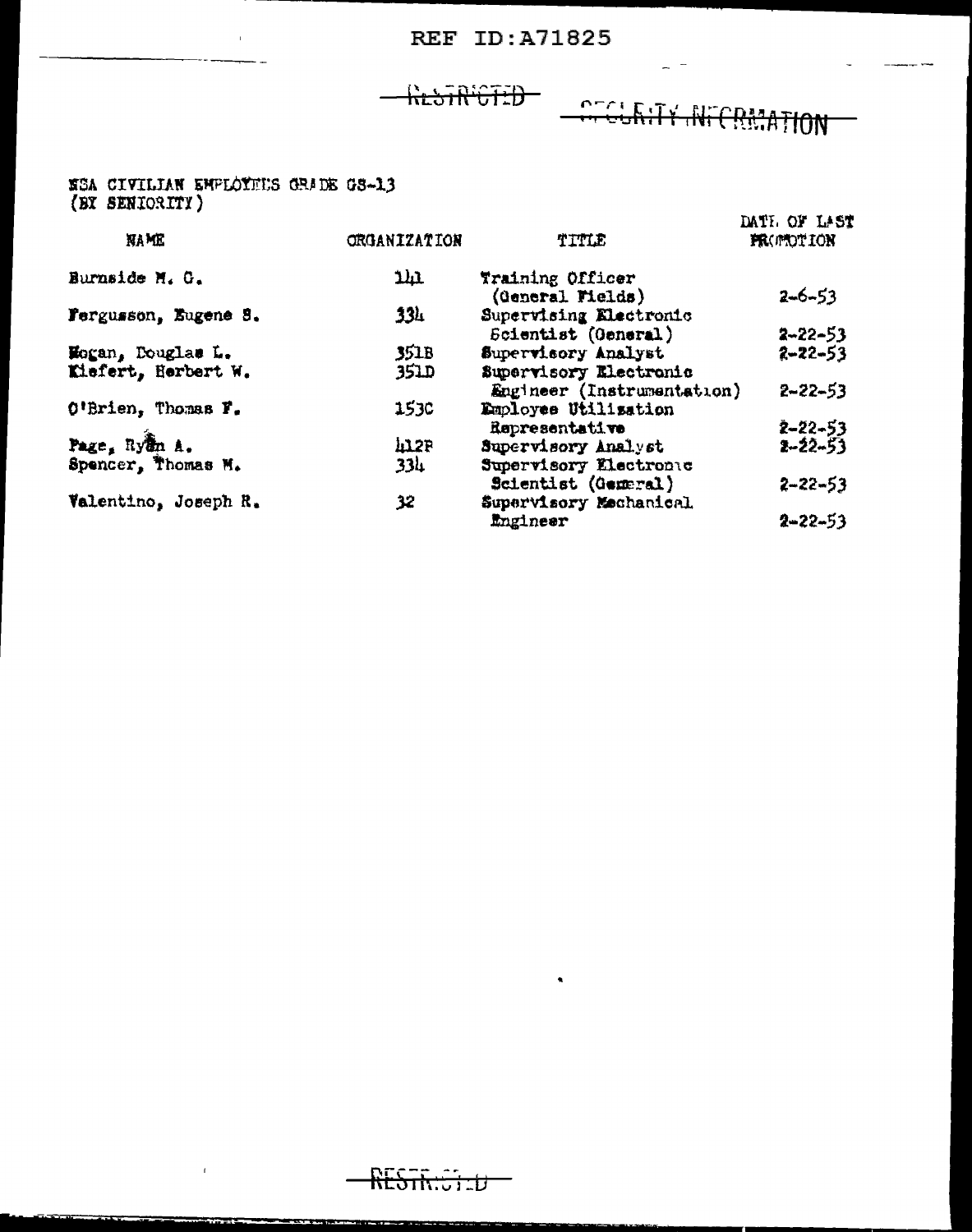$\sim 10^{-11}$ 

**REF ID:A71825** Resikieted-

 $Q_{\text{L}}$  or  $L$  in the line of  $L$  in the subset of  $L$  in the subset of  $L$ 

### NSA CIVILIAN EPELOTEFS ALFRAUE CS-13

 $\overline{a}$ 

|                         |                     |                                            | HATE OF LAST     |
|-------------------------|---------------------|--------------------------------------------|------------------|
| <b>HAME</b>             | <b>OROANIZATION</b> | TITLE                                      | <b>PROMOTION</b> |
|                         |                     |                                            |                  |
| Akeley, Evelyn N.       | 31T                 | Analyst                                    | $1 - 11 - 53$    |
| Alde, Fobort 0.         | 331C                | Supervising alectronic                     | $10 - 12 - 52$   |
|                         |                     | Scientist RFC                              |                  |
| Aray, William O.        | <b>زیا</b>          | Personnel Officer                          | $8 - 5 - 51$     |
| Arnould, Howard L.      | آلا                 | <b>Nathenationan</b>                       | $7 - 20 - 52$    |
| Ashley, Dwitht S.       | 352                 | Electronic Scientist                       | $9 - 16 - 51$    |
|                         |                     | (Instrumentation)                          |                  |
| Beckman, John A.        | <b>3120</b>         | Electronic Scientist                       | 9-16-51          |
| Blow, Thomas C.         | 332 <sub>2</sub>    | Electronic Scientist                       | $4 - 21 - 52$    |
| <b>Beardman, Norman</b> | 281N                | Analyst                                    | $6 - 22 - 52$    |
| Boonning, William R.    | 333C                | Supervising alectronic                     | $11 - 9 - 52$    |
|                         |                     | Scientist                                  |                  |
| Bormann, Donald A.      | 239                 | Supervisory Analyst                        | 9-21-52          |
| Bouman, Ray L.          | 35B                 | Klectronic Scientist (Instri.) 9-16-51     |                  |
| Bradley, Robert W.      | 206                 | Analyst                                    | $7 - 20 - 52$    |
| Brown, Nollis C.        | 172C                | Procurement Analyst                        | ルーユビージエ          |
| Brownstein, Herman      | 332 <sub>2</sub>    | Supervising Electronic                     | $7 - 22 - 1$     |
|                         |                     | Belentist                                  |                  |
| Brugger, Frank A., Jr.  | 233                 | Analyst                                    | $5 - 1 - 52$     |
| Burnside M. G.          | 111                 | Training Officer (General                  | $2 - 6 - 53$     |
|                         |                     | Fields)                                    |                  |
| Cassidy, Henry r.       | 17 <sub>2</sub>     | Administrative Officer (Logistics) 1-25-53 |                  |
| Chiles, James R.        | 311                 | Analyst                                    | $1 - 20 - 52$    |
| Christopher, deard E.   | 2.او                | Mathonaticien                              | $3 - 30 - 2$     |
| Christopher, Nathan H.  | $35h$ <sup>p</sup>  | Electrical Engineer                        | $3 - 16 - 52$    |
| Cole, William M., Jr.   | 353.                | Supervising Electronic                     | $1 - 25 - 53$    |
|                         |                     | Sciertist (Instrumentation)                |                  |
| Conklin, Jack W.        | 234                 | Analyst                                    | $9 - 7 - 52$     |
| Connelly, John J., Jr.  | 24E                 | Supervisory Analyst                        | $9 - 7 - 52$     |
| Derthick, Paul W.       | <b>244T</b>         | Analyst                                    | $1 - 11 - 53$    |
| Dritin, Daniel          | 206                 | Analyst                                    | $9 - 1 - 19$     |
| Driscoll, Agnes M.      | 206                 | Analyst                                    | $12 - 20 - 42$   |
| Feeney, Alfred H.       | 203                 | Supervisory Document Analyst               | $10 - 2 - 19$    |
| Fergusson, Fugene S.    | 33Ŀ                 | Eupervising Electronic                     | $2 - 22 - 53$    |
|                         |                     | Scientist (General)                        |                  |
| Fish, sthel G.          | ىدرىد               | Supervisory Fosition Classifier 10-11-51   |                  |
| Foley, Arthur W.        | <b>2021.</b>        | Bupervisory Rescarch Analyst               | $1 - 11 - 53$    |
| Gardner, Meredith K.    | 5ηγ.                | Research Analytic Specialist               | $7 - 15 - 51$    |
| Gerhard, Paul V.        | 2h.                 | Research Aralytic Specialist               | $7 - 15 - 51$    |
| Oibson, Delbert L.      | 232                 | Supervisory Analyst                        | $8 - 24 - 52$    |
| Cirhard, Charles L. Jr. | 206B                | Analyst                                    | $8 - 31 - 52$    |
| Gurin, Jacob            | 3 لنلا              | Supervisory Training                       | $5 - 1 - 52$     |
|                         |                     | Specialist (Linquistics)                   |                  |
| Hall, Samuel R.         | 238                 | Analyst                                    | 7-27-52          |

᠊<del>ᡰᡅ᠋ᢒ᠊ᡤᡳᠡᠧᡏ᠊</del>ᠴᢧ᠆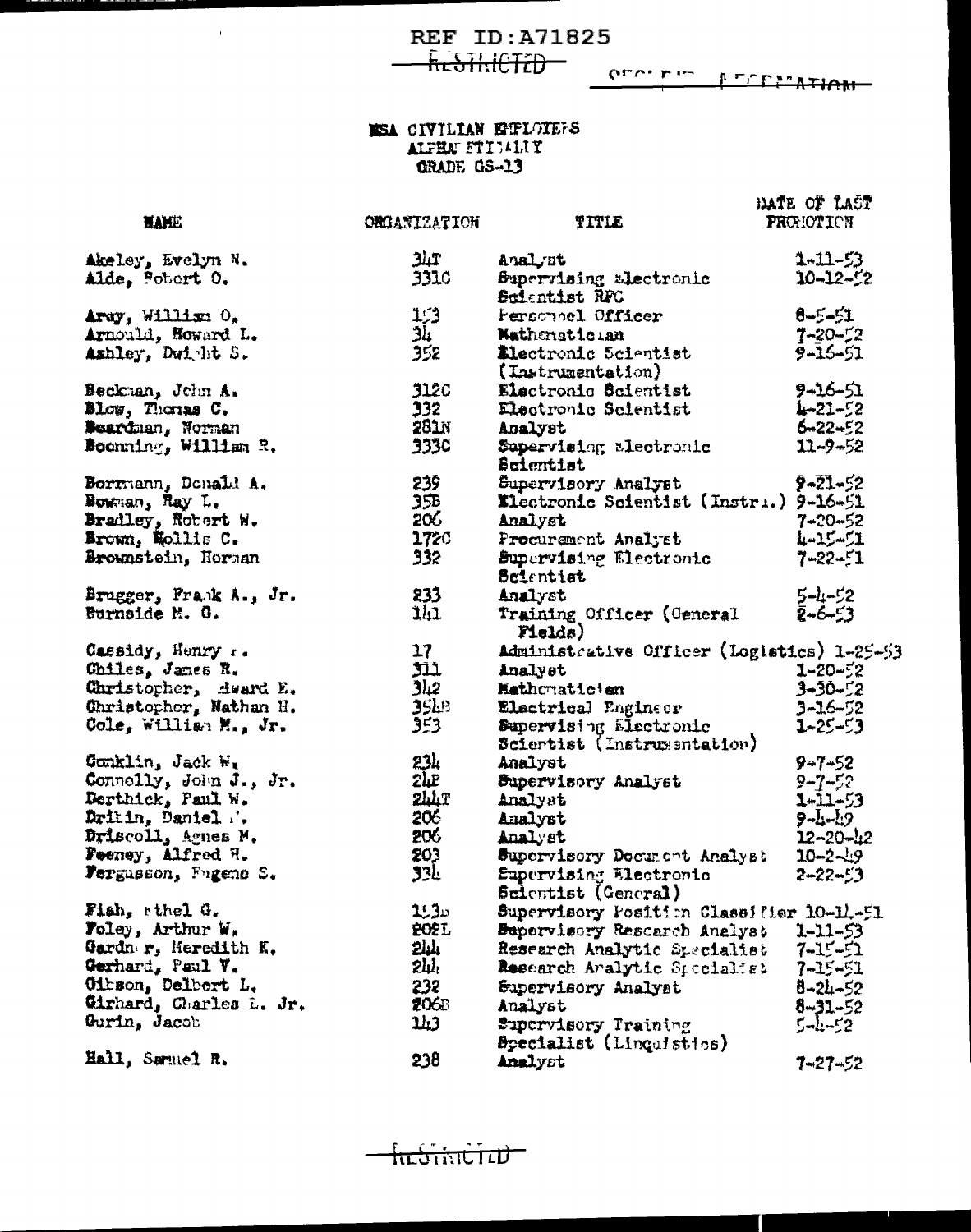RESTRIGHT - SEGGRITH THE CREATION

## **NSA CIVILIAN EMPLOIEES GRADE 0S-13**<br>(ALPHABETICALLY)

|                                           |                     |                              | IATE OF LAST     |
|-------------------------------------------|---------------------|------------------------------|------------------|
| <b>XAME</b>                               | <b>CHOANIZATION</b> | TITLE                        | <b>PROMOTION</b> |
| Eartstall, Paul I.                        | 027                 | Analyst                      | $8 - 31 - 52$    |
| Hercsog, Henry J.                         | 23A                 | Analyst                      | 5-4-52           |
| Hosse, Alfred W.                          | 205                 | Analjst                      | $7 - 20 - 52$    |
| Hogan, Douglas L.                         | 351B                | Supervicory Analyst          | $2 - 22 - 53$    |
| Hollcroft, Temple R., Jr.                 | 206D                | Analyst                      | $8 - 31 - 52$    |
| Jaffe, Sydney                             | 23B                 | Analyst                      | $1 - 21 - 51$    |
| Jones, Hamill D.                          | 12                  | Exacutive Secretary          | $1 - 21 - 51$    |
| Kiefert, Hertert W.                       | שבצ                 | Supervisory Electronic       |                  |
|                                           |                     | Engineer (Instrumentation)   | $2 - 22 - 53$    |
| Kosatka, Paul T.                          | 231                 | Analyst                      | 1-21-51          |
|                                           | 12 <sup>°</sup>     | Communications Specialist    | $1 - 6 - 52$     |
| Larkin, John J.<br>Leahy, Francis T., Jr. | 343                 | Analyst                      | $6 - 22 - 52$    |
| Lewis, Arthur N.                          | 206                 | Analyst                      | 1-21-51          |
| Lewis, J. Kenneth                         | 333C                | Supervising Electronic       |                  |
|                                           | $\mathbf{X}$ .      | <i><b>Scientist</b></i>      | 11-21-52         |
| Lutwiniak, William                        | 206                 | Analyst                      | $7 - 20 - 52$    |
| MacSporran, John S.                       | OOF                 | Organization & Methods Exam. | $5 - 27 - 51$    |
| Marsh, Lynn W., Jr.                       | 31.2D               | Electronic Scientist         | $9 - 18 - 19$    |
| May, William E.                           | 5733                | Supervising Analyst          | 10-19-52         |
| McLaurin, Turner S.                       | 224 L               | Electrical Engineer          | $5 - 28 - 50$    |
| Mitchell, Frank Jr.                       | <b>3110</b>         | Supervising Electronic       |                  |
|                                           |                     | foientist (General)          | 12-21-52         |
| Mitchell, Wadison E.                      | 237                 | Analyst                      | $5 - 18 - 52$    |
| Monroe, Join J.                           | 215                 | Research Analytic Specialist | 8-27-51          |
| Morehouse, Harold E.                      | 206                 | Analyst                      | 1-11-53          |
| Moulton, Roger D.                         | 355                 | Electronic Scientist         | 9-16-51          |
| $Ot$ Prien, Thomas $Ft$                   | 153c                | Employee Utilization         |                  |
|                                           |                     | Representative               | $2 - 22 - 53$    |
| Pearson, James W.                         | 242C                | Supervisory Analyst          | 11-16-52         |
| Page, Ryon A.                             | 412B                | Supervisory Analyst          | 2-22-53          |
| Rechenbach, Charles W.                    | <b>230T</b>         | Supervisory Research         |                  |
|                                           |                     | Analytic Specialist          | $11 - 16 - 52$   |
| Reutiman, Frank R.                        | 42                  | Communications Equipment     |                  |
|                                           |                     | Engineer                     | $8 - 6 - 50$     |
| Russo, William V.                         | 43                  | Supervisory Communications   |                  |
|                                           |                     | Specialist                   | 9-2-51           |
| Rutledge, Leslie A.                       | 206                 | Analyst                      | 10-28-51         |
| Sharp, Walter P., Jr.                     | 221                 | Analyst                      | $1 - 11 - 53$    |
| Shepard, David H.                         | 206                 | Analyst                      | 11-26-50         |
| Shinn, Martha A. B.                       | 206                 | Analyst                      | $2 - 17 - 52$    |
| Siegel, Helen D.                          | 206                 | Analyst                      | $1 - 11 - 53$    |
| Soderberg, Elisabeth G.                   | 00F1                | Supervisory Organization &   |                  |
|                                           |                     | Methods Examiner             | $1 - 11 - 53$    |
| Spencer, Thomas M.                        | 334                 | Supervisory Electronic       |                  |
|                                           |                     | <b>Scientist (General)</b>   | $2 - 22 - 53$    |
| Stauffer, Henry B.                        | 302L                | Attorney Advisor             | 11-11-51         |
|                                           |                     |                              |                  |

 $f(t)$  $\overline{\phantom{0}}$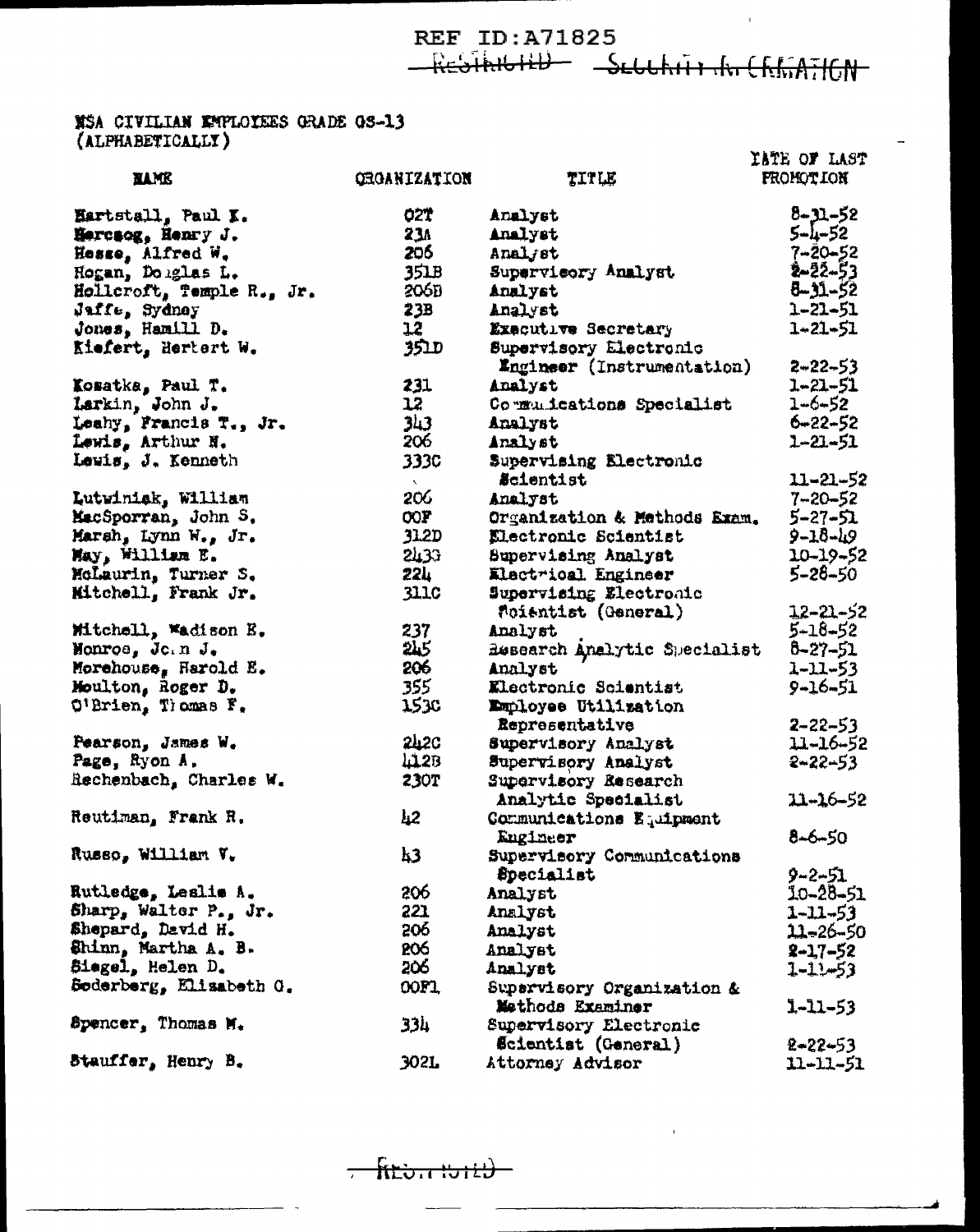Ŧ.

فقعره بالمعمر المرسر

### MSA CIVILIAN EMPLOYEES GRADE OS-13<br>(ALPHABETICALLY)

t

**Contract Received Contract Contract** 

 $\overline{1}$ 

| <b>XA TE</b>            | <b>ORGANIZATION</b> | TITLE                                | UBID VE LEJI<br><b>FRONOTION</b> |
|-------------------------|---------------------|--------------------------------------|----------------------------------|
| Stukey, Harold J.       | 206                 | Analyst                              | 5-3-46                           |
| Tasker, John A.         | 1728                | Electrical Engineer (General)        | $6 - 24 - 51$                    |
| Tavis, Charles C.       | 25LT                | <b>Research Analyst</b>              | $3 - 9 - 52$                     |
| Valentino, Joseph R.    | 32                  | Supervisory Mechanical<br>Engineer   | 2-22-53                          |
| Waltz, Maurice E.       | 206                 | Analyst                              | サーネタージエ                          |
| Watson, John W., Jr.    | $2\mu$              | Supervising Analyst                  | 10-19-52                         |
| Weidman, Robert H.      | <b>FAFE</b>         | Analyst                              | $8 - 31 - 52$                    |
| Wieder, Arthur A.       | 42                  | Communications Equipment<br>Engineer | 11-11-51                         |
| Woodrough, Fred C., Jr. | <b>TATE</b>         | Research Analytic Specialist         | $1 - 23 - 19$                    |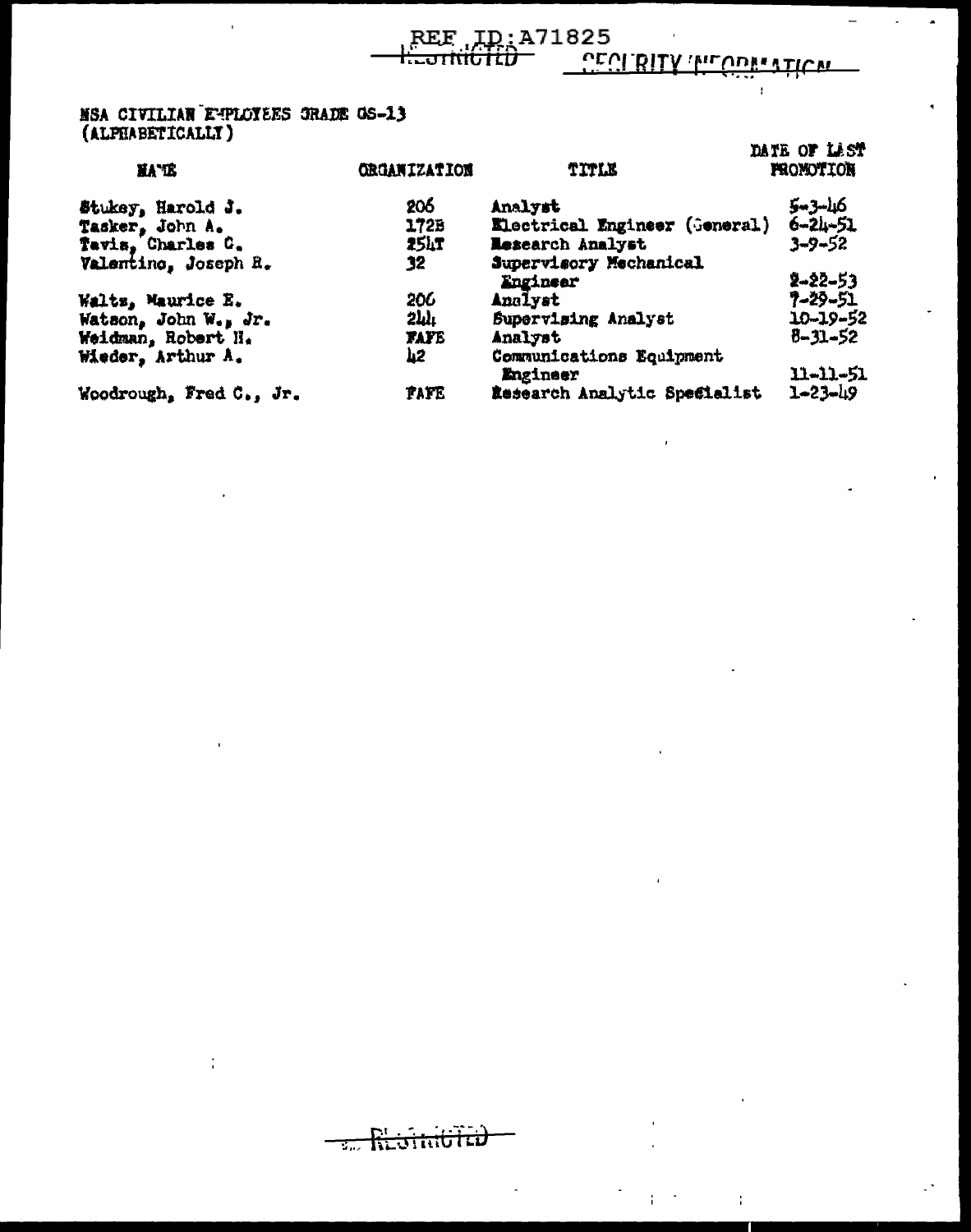ᠮᢑᡄᡈᡏᡰᡕᡕᡦ᠇ᡄᡰᢧ

CTS DATAMEZSK FROM

DATE OF LAST

#### HEA CIVILIAN EMPLOYEES **MY SENIORITY CRAIN GS-12**

#### **XAME**

 $\overline{1}$ 

 $\frac{1}{4}$ 

Cate, Phillip Harding Pettengill, Ray W. Cooley, Vernon E. Monroe, John H. Larby, George O. S.<br>Chew, Samuel P. Theriault, Frederick Bechtel, Ruth M. Sikes, Robert D. Lively, James K. Bond, Howard A. Brownell, Elisabeth R. Setchell, Bassford G. Hurley, deorge Wapier, Charles H. Walden, George R. Connelly, Charles H. Moody, Juanita M. Paust, Richard A. Hunn, Kathleen H. Blair, Chauncey J. Dunning, Mary J. Peterson, Joseph S., Jr. Wild, Norman Azar, Emanuel Bell, Kirk V. Drake, Fred H. Morris, George W. Smith, John A. Toke, Kent A. Armstrong, Jane Murphy, Nicholas M. Sayre, Albert Gerald Nyduke, Joseph P. Powers, John T. Flynn, Wylma J. Goldner, Isidore Jones, William A.

Mackallor, Laurance L. Phillips, Cecil J.<br>King, William P. Dawson, Reed B., Jr. Pincus, Saul

| <b>ORGANIZATION</b> | TITLE                                   | <b>FRONDTION</b> |
|---------------------|-----------------------------------------|------------------|
| 253T                | Research Analytic Specialist            | $3 - 1 - 13$     |
| 18                  | Research Analytic Specialist            | 9-16-43          |
| 2h)                 | Analyst                                 | 4-15-46          |
| 23hC                | Analyst                                 | 7-8-46           |
| 231A                | Research Analytic Specialist            | 7-23-46          |
| <b>SHTC</b>         | Analyst                                 | $6 - 21 - 48$    |
| 2hY                 | Analyst                                 | 10-3-48          |
| بلىلا               | Analyst                                 | $2 - 6 - 19$     |
| 352L                | Electronic Scientist                    | 3-6-49           |
| <b>2LSC</b>         | Research Analytic Specialist            | 9-4-49           |
| <b>331B</b>         | Supervising Electronic<br>Scientist RFC | $10 - 2 - 49$    |
| 262F                |                                         | $10 - 2 - 49$    |
| 206                 | Research Analytic Specialist<br>Analyst | 20-2-49          |
| <b>O2A</b>          | Analyst                                 | 10-2-49          |
| 31C                 | Mechanical Engineer                     | 10-2-49          |
| 332C                | Supervising Electronic                  |                  |
|                     | Scientist (General)                     | $3 + 1 - 50$     |
| 2610                | Research Analytic Specialist            | 7-23-50          |
| 2337                | Analyst                                 | 7-23-50          |
| <b>238A</b>         | Research Analytic Specialist            | $10 - 15 - 50$   |
| 206P                | Analyst                                 | 12-24-50         |
| 206                 | Analyst                                 | 1-21-51          |
| 206                 | Analyst                                 | 1-21-51          |
| 206                 | Analyst                                 | $1 - 21 - 51$    |
| 230T                | Research Analytic Specialist            | 2-18-51          |
| 2310                | Research Analytic Specialist            | 3-18-51          |
| 355B                | Electronic Scientist                    | 3-18-51          |
| 238F                | Analyst                                 | 3-18-51          |
| 243J                | Analyst                                 | 3-18-51          |
| 172B                | Electronic Engineer (Ganeral)           | 4-29-51          |
| 206                 | Analyst                                 | 6-10-51          |
| $23h$ r             | Analyst                                 | 7-15-51          |
| 122                 | Communications Analyst                  | $7 - 22 - 51$    |
| 3511                | Electronic Scientist                    | 8-5-51           |
| <b>220T</b>         | Analyst                                 | 8-12-51          |
| 22OT                | Analyst                                 | 8-12-51          |
| 1539                | Supervisory Position                    |                  |
|                     | Classifier                              | $9 - 2 - 51$     |
| 18                  | Analyst                                 | 9-2-51           |
| 18                  | Analyst                                 | 9-2-51           |
| 230X                | Analyst                                 | $9 - 9 - 51$     |
| 221B                | Analyst                                 | 9-9-51           |
| $\mathbf{C}$        | Electronic Scientist                    | $9 - 16 - 51$    |
| 341                 | Analyst                                 | 9-30-51          |
| 335                 | Supervising Electronic                  |                  |
|                     | Engineer (General)                      | $9 - 30 - 51$    |

᠇ᡃᡄ᠊᠇ᠴᠣ ᡕᡄᡠᠡᡝᡕ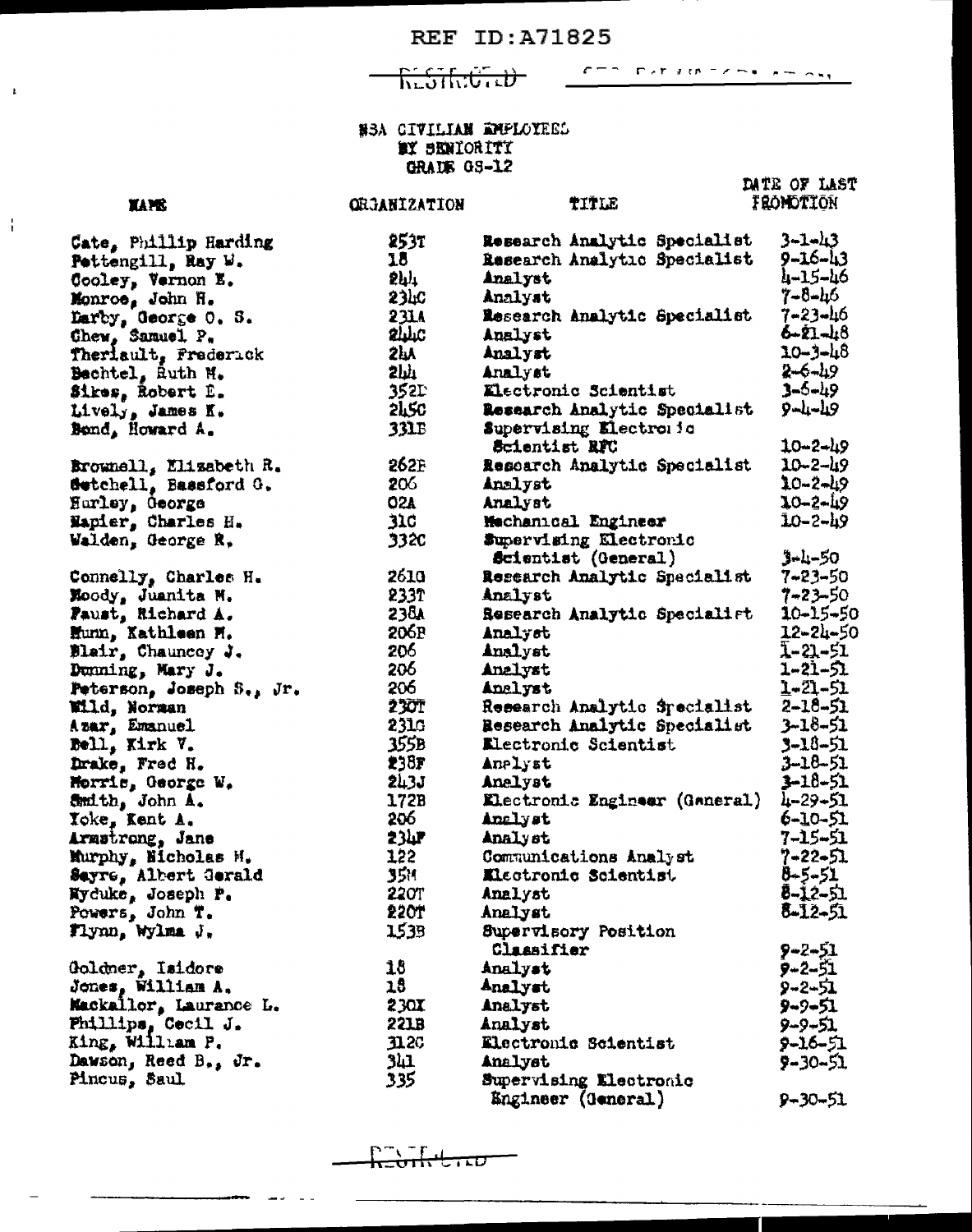**REF ID:A71825 WA TANNIN YEALDED GETS ATTOM** 

WEA CIVILIAN EMPL YTES GRADE GE-12

| .                           |                     |                                                     | DATE OF LAST       |
|-----------------------------|---------------------|-----------------------------------------------------|--------------------|
| nart                        | <b>ORGANIZATION</b> | TITLE                                               | <b>IRCE OF LON</b> |
| Hichardson, Edward E.       | 352B                | Electronic Pngineer (Inst.)                         | $9 - 30 - 51$      |
| Rooney, Walter R.           | 402.                | <b>Electronic Engineer</b>                          | 9-30-51            |
| Stephens, Guy H.            | <b>PL2T</b>         | Analyst                                             | $30 - 7 - 1$       |
| Tlowers, Larl G.            | 123                 | Comunications Dquirment<br>Engineer                 | IJJI-51            |
| Leahy, Janco J.             | 2Щ,                 | Analyst                                             | $11 - 15 - 51$     |
| Nurphy, John D.             | <u> ثلا</u>         | Research Asalytic Specialist                        | $11 - 18 - 51$     |
| Thaler, Themas J.           | <b>PAL</b>          | Research Analytic Specialist                        | $11 - 18 - 51$     |
| McKean, George E.           | 1720                | Procurement Analyst                                 | 12-23-51           |
| Mpan, Willis D.             | 122                 | Cornunications Specialist                           | 12-23-51           |
| Juck, Fred E.               | 312C                | <b>Electronic Scientist</b>                         | 2-6-52             |
| Witcher, Thomas H.          | 3111                | Mechanical Engin er                                 | 1-6-52             |
| Clymer, Frank T.            | <b>244</b>          | Research Analytic Specialist                        | $1 - 13 - 2$       |
| Mielson, James R.           | 2h                  | Research Analytic S_ecialist                        | 1-13-52            |
| Morland, Selmer S.          | 245C                | Research Analytic Specialist                        | 1-13-52            |
| Stapleton, John R.          | 273                 | Analyst                                             | 1-13-52            |
| Lobb, George M.             | <b>202F</b>         | Communications Analyst                              | $2 - 3 - 2$        |
| Caracristi, Aun 2.          | 244X                | Analyst                                             | 2-10-52            |
| Berry, Carrie B.            | 244                 | Analyst                                             | 2-10-52            |
| Steinnetz, Frank C.         | 251c                | Supervisory Fublications<br><b>Editor (General)</b> | $2 - 10 - 2$       |
| Rose, Alfred W.             | 302F                | Adrinistrative Aseistant                            | $3 - 2 - 52$       |
| Chittenden, Virginia M.     | 4023                | <b>Budget Planner</b>                               | $3 - 2 - 52$       |
| Ross, Kathryn M.            | AOZT.               | Gorm nications Specialist                           | 3-2-52             |
| Warnle, Cartis W.           | <b>A02D</b>         | Co munications Specialist                           | $3 - 2 - 52$       |
| <b>Saslow, Milton S.</b>    | 230                 | Research Analyst                                    | 3-2-52             |
| Bernbach, Florence L.       | 2537                | Research Analyst                                    | 3-9-52             |
| Perras, Francis             | 2533                | <b>Research Analyst</b>                             | $3 - 9 - 52$       |
| Bunting, Jawes H.           | <u> 2Щ.</u>         | Analyst                                             | 3-9-52             |
| Seccombe, William T.        | 402                 | Llectronic ingineer                                 | 3-25-52            |
| Reddick, George A.          | $233 -$             | Research Analytic Specialist                        | 4-20-52            |
| Price, lenjæmin J.          | 236T                | <b>Research Analytic Specialist</b>                 | hm20-52            |
| Richard, Joseph z.          | <b>FAEUR</b>        | Analyst                                             | 4-20-52            |
| Solomon, Anne               | 2W                  | Analyst                                             | 4-20-52            |
| O'Sullivan, Patrick A., Jr. | 261Q                | Research Analytic Specialist                        | 4-20-52            |
| O'Toole, Stephen J.         | 261R                | Research Amalytic Specialist                        | 4-20-52            |
| Woodley, Calesta r.         | <b>261</b> Y        | Research Analytic Specialist                        | 4-20-52            |
| Armstrong, Susan W.         | 261F                | Research Analytic Specialist                        | 7-20-25            |
| Beck, Mclvin                | 261K                | Rescarch Analytic Specialist                        | 4-20-52            |
| Johnston, Richard C.        | 261F                | Rescard. Analytic Specialist                        | 4-20-52            |
| Stiles, Hutert Ldm nd       | 2530                | Research Analyst                                    | 5-4-52             |

 $\sim$   $\sim$   $\sim$ 

n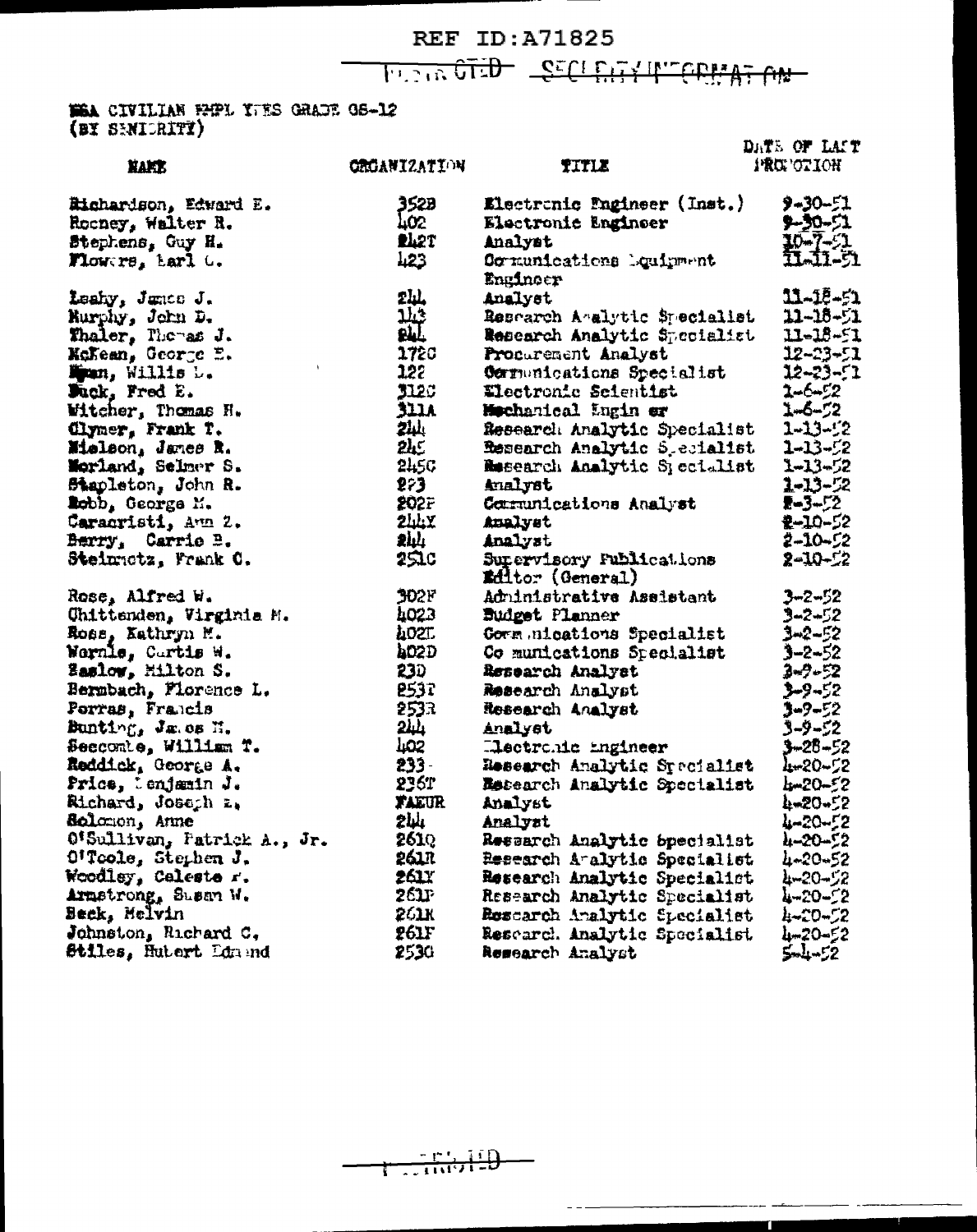$-171$ 

 $\frac{1}{\sqrt{2}}$ 

 $-$ 

T.

ADITA: 11 LA PER

NS<sup>4</sup> CIVILIAN EMPLOYEES GRADE GS-12<br>(BY SENIGRIT:)

|                          |                     |                               | DATE OF LAST     |
|--------------------------|---------------------|-------------------------------|------------------|
| <b>NAME</b>              | <b>ORGANIZATION</b> | TITLE                         | <b>FRONOTION</b> |
| Bmith, Walter A.         | 222                 | Analyst                       | $5 - 1 - 52$     |
| Meyer, John J., Jr.      | <b>TAFE</b>         | Analyst                       | $5 - 11 - 52$    |
| Dolbear, James P.        | 282                 | Supr. Electronic Engineer     |                  |
|                          |                     | (Radd.o)                      | 5-11-52          |
| Meyer, Marie A.          | <b>2450</b>         | Research Analytic Specialist  | 5-18-52          |
| Checkoway, Abraham       | 2378                | Analyst                       | 5-18-52          |
| Garofalo, Caterino G.    | 2420                | Analyst                       | $6 - 1 - 52$     |
| Rettger, James F.        | 2h2J                | Research Analytic Specialist  | $6 - 1 - 52$     |
| Slater, William H.       | 121                 | Communications Specialist     | 6-8-52           |
| Johns, Charlie J.        | 2421                | Analyst                       | 6-15-52          |
| Skiff, Ann Harrington    | 233M                | Supervisory Research          |                  |
|                          |                     | Analytic Specialist           | $6 - 15 - 52$    |
| Gietkowski, Edmound T.   | 233A                | Analyst                       | \$~15~52         |
| Hetoalf, Phyllis R.      | 343                 | Analyst                       | 6-22-52          |
| Mimeau, Teresa A.        | 314D                | Analyst                       | 6-22-52          |
| Roberts, Elizabeth M.    | 302C                | Attorney Advisor (General)    | 7-6-52           |
| Whitmore, Elizabeth A.   | 206B                | Analyst                       | $7 - 20 - 52$    |
| Davis, Robert T.         | 42B                 | Engineer (General)            | 7-20-52          |
| Horton, John H.          | 172P                | Engineer (General)            | $7 - 23 - 52$    |
| Thorne, Stanley R.       | 224P                | Supr. Electronic Scientist    | 7-27-52          |
|                          |                     | (Instrumentation)             |                  |
| Hopper, Warren W.        | 224H                | Electronic Engineer (General) | 7-27-52          |
| O'Brien, Anna Belle      | 232D                | Research Analytic Specialist  | 7-27-52          |
| Young, Paul O.           | <b>2420</b>         | Analyst                       | 7-27-52          |
| Enriques, Edward A.      | JLB                 | Electronic Scientist          | 8-3-52           |
| May, James P., 3rd       | 353B                | Supervising Electric          |                  |
|                          |                     | Scientist (Instrumentation)   | $8 - 17 - 52$    |
| Ream, Donald L.          | 35B                 | Electronic Engineer           |                  |
|                          |                     | (Instrumentation)             | $8 - 17 - 52$    |
| Mayol, Frank C.          | 35 <sub>4</sub> B   | Electronic Engineer           | $8 - 31 - 52$    |
| Grogan, William L.       | <b>3540</b>         | Electronic Scientist          | $8 - 31 - 52$    |
| Leffert, Harry J., Jr.   | 243F                | Analyst                       | $9 - 7 - 52$     |
| Wagner, David E.         | 342F                | Analyst                       | $9 - 7 - 52$     |
| Schmidt, Ronald G.       | 283                 | Supr. Electronic Engineer     |                  |
|                          |                     | (General)                     | 9-15-52          |
| Sage, Lealey H.          | 206                 | Analyst                       | 9-17-52          |
| Mlum, Dorothy T.         | 3نىڭ                | Analyst                       | 9-28-52          |
| Cochran, J. Lynn         | 353D                | <b>Electronic Scientist</b>   |                  |
|                          |                     | (Instrumentation)             | $9 - 28 - 52$    |
| Payne, James H.          | 201                 | Supervisory Administrative    |                  |
|                          |                     | Officer                       | 10-9-52          |
| Lyon, Charles S.         | 432                 | Supervisory Communications    |                  |
|                          |                     | <b>Specialist</b>             | $10 - 12 - 52$   |
| Condray, Charles E., Jr. | 244C                | Analyst                       | $10 - 19 - 52$   |
|                          |                     |                               |                  |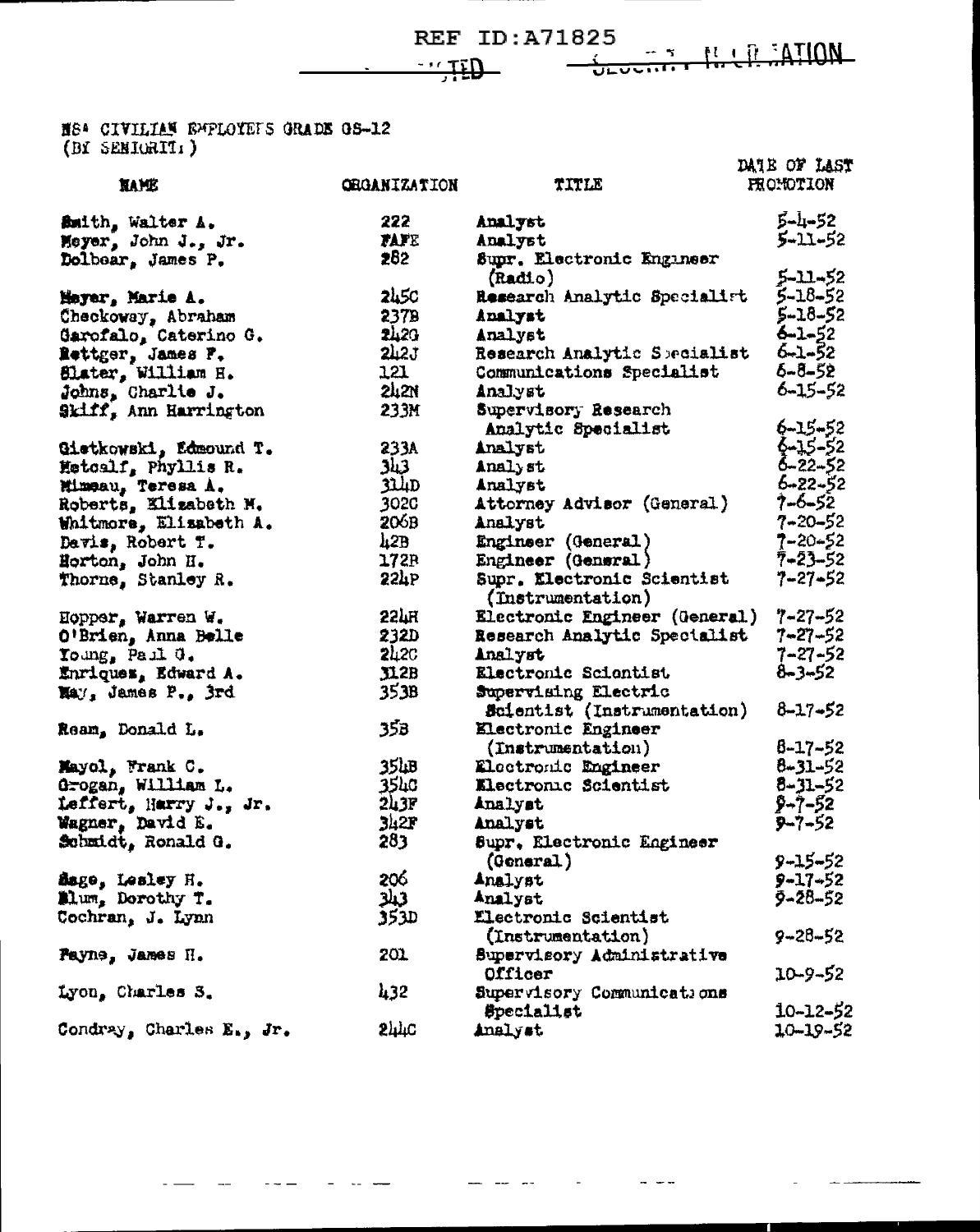#### NSA CIVILIAN ENPLOYEES GRADE OS-12 (BY SENIORITY)

 $\mathbf{a}$ 

|                           |                     |                                    | DATE OF LAST     |
|---------------------------|---------------------|------------------------------------|------------------|
| <b>MY E</b>               | <b>HOITRAIFMERD</b> | TITLE                              | <b>FIONOTION</b> |
| McKeehan, Juanita S.      | <b>SHTC</b>         | Analyst                            | $10 - 19 - 52$   |
| Van Houten, Raymond R.    | <b>244</b>          | Analyst                            | 10-19-52         |
| Hudson, James T., Jr.     | <b>230X</b>         | Analyst                            | $10 - 19 - 52$   |
| Collins, Morris R.        | 232C                | Analyst                            | 10-19-52         |
| Sheerer, Gerald W.        | 244M                | Analyst                            | $11 - 2 - 52$    |
| Hunt, William             | 242C                | Analyst                            | $11 - 3 - 52$    |
| Kacsmar, William V.       | 233F                | Research Analytic Specialist       | 11-5-52          |
| Edwards, Harry J.         | $\mathfrak{A}$ 2D   | Electronic Scientist               | $11 - 9 - 52$    |
| Beattie, Robert J.        | 163                 | Suprv. Interrogation               |                  |
|                           |                     | <b>Specialist</b>                  | $11 - 9 - 52$    |
| Solee, Harvey T.          | <b>J120</b>         | Electronic Scientist               | $11 - 9 - 52$    |
| Weickenand, Arthur W.     | 311L                | Supry. Mechanical Engineer         | 11-9-52          |
| Croson, Oscar E.          | 273                 | Suprv. Analyst                     | 11–16–52         |
| Guddy, Susan A.           | 2533                | Suprv. Research Analyst            | 11-16-52         |
| McGuckin, Frank H.        | 272                 | Suprv. Analyst                     | 11-16-52         |
| Mountjoy, Marjorie        | 23B                 | Analyst                            | 11-16-52         |
| Schaap, Marie             | 23B                 | Analyst                            | 11-16-52         |
| Stephens, Elizabeth       | 233T                | Analyst                            | 11-16-52         |
| Burdette, Carlyle B.      | OOFT.               | Organisation & Methods<br>Exaniner | 11-17-52         |
|                           | لملا                | Analyst                            | 11-23-52         |
| Davis, Virginia L.        | JUB                 | Mechanical Engineer                | 11-23-52         |
| Johnson, Ro, A.           | 311B                | Machanical Engineer                | $11 - 23 - 52$   |
| Taylor, James W.          | 23C                 | Superv. Research Analyst           | $11 - 30 - 52$   |
| Fishel, Edwin C.          | <b>240A</b>         | Administrative Officer             | $11 - 30 - 52$   |
| Taylor, Harold E.         | 206                 | Analyst                            | 12-7-52          |
| <b>Soffin, Stanley E.</b> | 206                 | Analyst                            | $12 - 7 - 52$    |
| Fairbanks, Sydney         | 206                 | Analyst                            | 12-7-52          |
| Huster, Hamilton V.       | 206                 | Analyst                            | $12 - 7 - 52$    |
| Schmitt, Samuel A.        | 25 IC               | Suprv. Electronic Scientist        |                  |
| McGough, Walter Jr.       |                     | (Instrumentation)                  | 1-5-53           |
| Laurence, Presley L.      | OOF                 | <b>Auditor</b>                     | $1 - 11 - 52$    |
| Unkenholz, Willard C.     | m                   | Mechanical Engineer                | 1-11-53          |
| Burch, Evelyn G.          | 143A                | Research Analytic Specialist       | $1 - 25 - 53$    |
| Cook, Kermit P.           | 3540                | Electrical Engineer                | $1 - 25 - 53$    |
| Jones, William W.         | 31.3C               | Supervisor, Mechanical             |                  |
|                           |                     | Engineer                           | 1-25-53          |
| Kauffman, Leroy A.        | 313B                | Supervisory Mechanical             |                  |
|                           |                     | Engineer                           | $1 - 25 - 53$    |
| Keenan, John J., Jr.      | 242H                | Supervisory Analyst                | 1-25-53          |
| Lacombe, Charles H.       | 261 U               | Research Analytic Specialist       | 1-25-53          |
| Lange, Stanley W.         | 31.3D               | Supervisory Mechanical<br>Engineer | $1 - 25 - 53$    |
| Riley, Noma V.            | <b>STOL</b>         | Research Analytic Specialist       | 1-25-53          |
| Siems, H. Gerald P.       | 143 .               | Research Analytic Specialist       | 1-25-53          |
| Kixse, John A.            | 351c                | Analyst                            | $1 - 25 - 53$    |
| Wilson, James A.          | <b>FAECR</b>        | Research Analytic Specialist       | 1-25-53          |
|                           |                     |                                    |                  |

 $\frac{1}{1127160140}$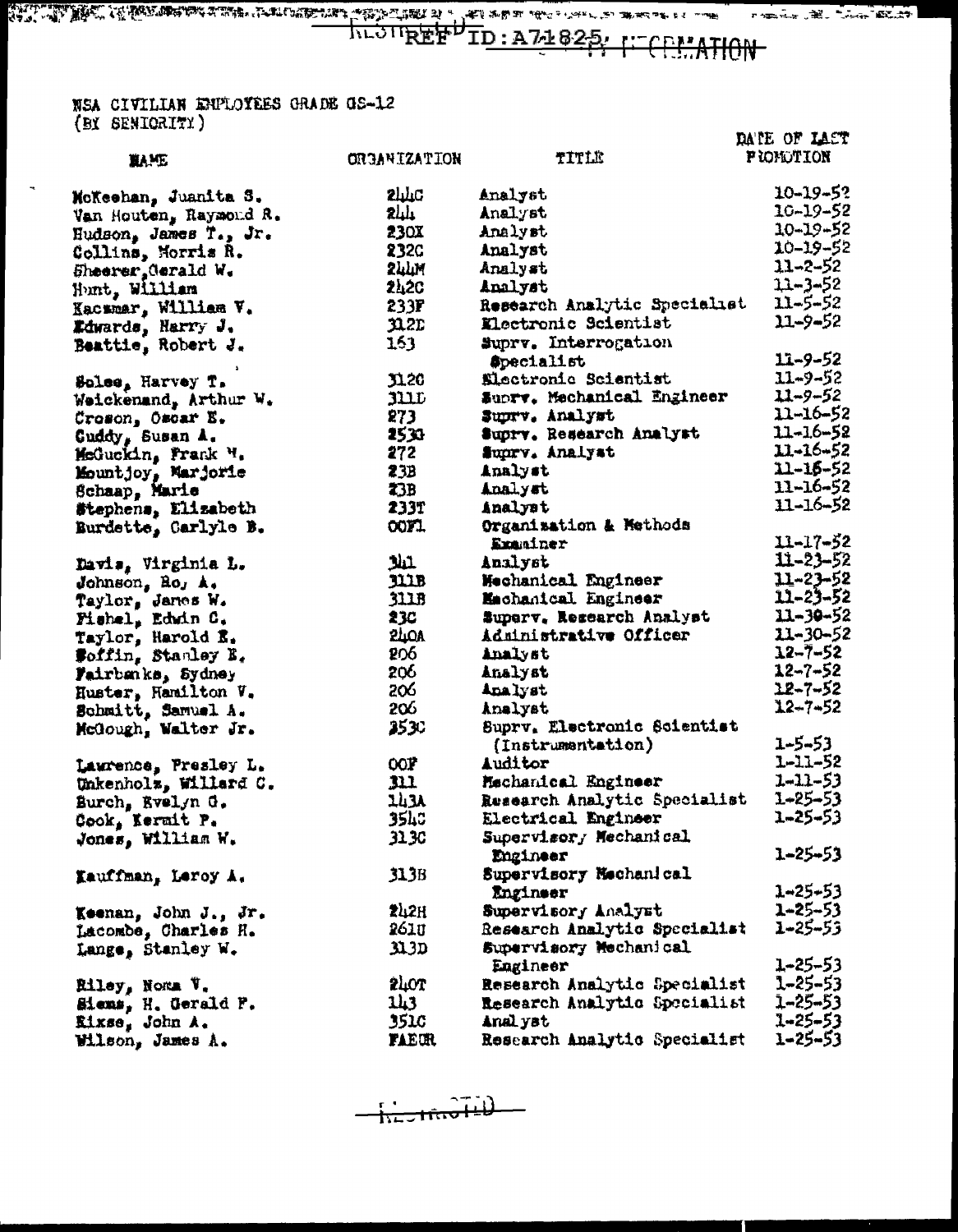**REF ID:A71825** 

 $\frac{1}{\sqrt{2}}$   $\frac{1}{\sqrt{2}}$   $\frac{1}{\sqrt{2}}$   $\frac{1}{\sqrt{2}}$   $\frac{1}{\sqrt{2}}$   $\frac{1}{\sqrt{2}}$ 

**KLOTHIGILL** 

NSA CIVILIAN REL THE GRADE GS-12

| <b>TAME</b>             | <b>ORGANIZATION</b> | TITLE                                                      | <b>MATE OF LAST</b><br>PROI CTION |
|-------------------------|---------------------|------------------------------------------------------------|-----------------------------------|
| Chemut, Lou se scolfolk | 23CX                | Analyst                                                    | 2-8-53                            |
| Dallay, Donald L.       | 23D3                | Resoarch Analyst                                           | 2-8-53                            |
| Deming, Doris E.        | <b>422B</b>         | Sipr. Analyst                                              | $2 - 8 - 53$                      |
| Fairman, Ruth F.        | 231                 | Analyst                                                    | $2 - ? - 53$                      |
| Lakeman, Jamos H.       | 2360                | Supervisory Rescarch Analytic<br><b>Specialist</b>         | $2 - 8 - 53$                      |
| Norman, Amy O.          | اظلاق               | Analyst                                                    | $2 - 8 - 53$                      |
| Maow, Richmond D.       | 237B                | <b>Analyst</b>                                             | $2 - 6 - 53$                      |
| Ulino, Allert W.        | 2530                | Supervisory Employee<br>Utilisation Representative         | $2 - 3 - 53$                      |
| Wagoner, Jose, hine     | 4128                | Supervisory Analyst                                        | $2 - 5 - 53$                      |
| Enoche, E. Henry        |                     | <b>Analyst</b>                                             | $2 - 11 - 53$                     |
| Jones, Wayne H.         | 237P<br>JL2         | Matheratician                                              | $2 - 16 - 53$                     |
| Terrel, Ralph W.F.      | <b>נור</b>          | Supervisory Training Officer<br>(General Pields)           | $2 - 16 - 3$                      |
| Lebelle, Harry          | 262E                | Supervisory Research Analyt's<br><b>S</b> pecialist        | $2 - 22 - 53$                     |
| Rose, Alexander G.      | 262A                | Supervisory Rescarch Analytic<br>Specialist                | $2 - 22 - 53$                     |
| West, Melissa           | 262D                | Supervisor, Research Analytic 2-22-53<br><b>Specialist</b> |                                   |

RESTRICTED

المستحدث المستحدث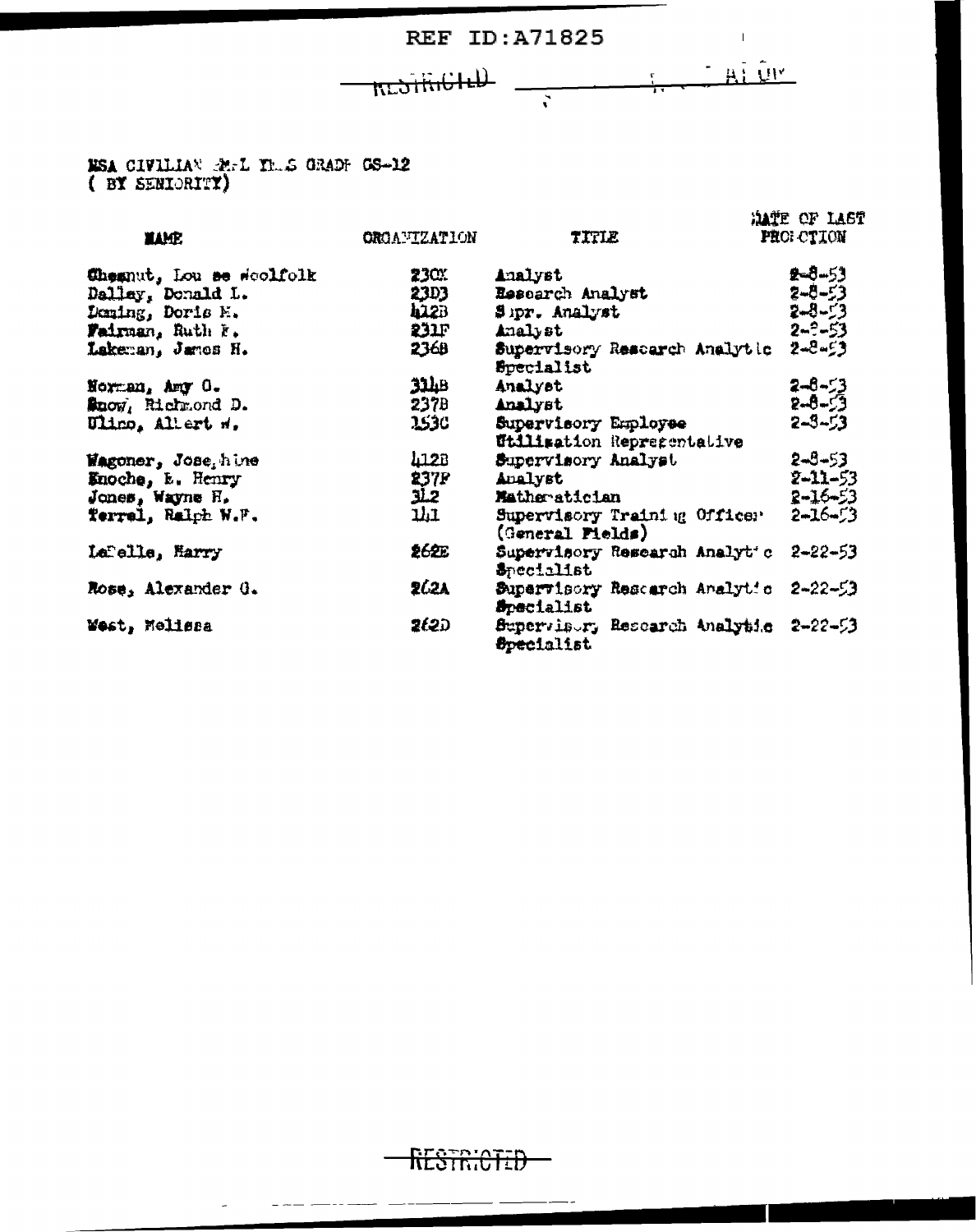$\overrightarrow{a}$ 

SLOCKIT RECEIVED

### WEA CIVILIAN ENPLOYEES ALPHABETICALLY<br>GRADE GS-12

 $\mathbf{r}$ 

|                          |                     |                                    | DATE OF LAST   |
|--------------------------|---------------------|------------------------------------|----------------|
| <b>MAME</b>              | <b>ORGANIZATION</b> | TITLE                              | PROMOTION      |
|                          |                     |                                    |                |
| Armstrong, Jane          | 234F                | Analyst                            | 7-15-51        |
| Armstrong, Susan W.      | 261P                | Research Analytic Specialist       | $4 - 20 - 52$  |
| Azar, Emanuel            | 2310                | Research Analytic Specialist       | $3 - 18 - 51$  |
| Beattie, Robert J.       | 163                 | Suprv. Interrogation<br>Specialist | 11-9-52        |
| Bechtel, Ruth M.         | <b>Phili</b>        | Analyst                            | $2 - 6 - 19$   |
| Beck, Melvin             | 261K                | Research Analytic Specialist       | 4-20-52        |
| Bell, Kirk V.            | 355B                | Electronic Scientist               | $3 - 18 - 51$  |
| Bermbach, Florence L.    | 253T                | Research Analyst                   | 3-9-52         |
| Berry, Carrie B.         | <b>244</b>          | Analyst                            | 2-10-52        |
| Mair, Chauncey J.        | 206                 | Analyst                            | 1-21-51        |
| Blum, Dorothy T.         | <b>343</b>          | Analyst                            | 9-28-52        |
| Bond, Howard A.          | 331B                | Supervising Electronic             |                |
|                          |                     | Scientist RFC                      | $10 - 2 - 49$  |
| Brownell, Elisabeth R.   | 2623                | Research Analytic Specialist       | $10 - 2 - 49$  |
| Buck, Fred E.            | <b>312C</b>         | Electronic Scientist               | 1-6-52         |
| Bunting, James M.        | $2\mu$              | Analyst                            | $3 - 9 - 52$   |
| Burch, Evelyn G.         | 143A                | Rescarch Analytic Specialist       | 1-25-53        |
| Burdette, Carlyle B.     | OOF1                | Organization & Methods             |                |
|                          |                     | Examiner                           | 11-17-52       |
| Caracristi, Ann Z.       | $2$ uli $\chi$      | Analyst                            | 2-10-52        |
| Cate, Phillip Harding    | 253T                | Research Analytic Specialist       | $3 - 1 - 43$   |
| Checkoway, Abraham       | 237B                | Analyst                            | 5-18-52        |
| Chesnut, Louise Woolfolk | 230X                | Analyst                            | $2 - 8 - 53$   |
| Chew, Samuel P.          | <b>244C</b>         | Analyst                            | $6 - 21 - 48$  |
| Chittenden, Virginia M.  | 4023                | Budget Planner                     | 3-2-52         |
| Clymer, Frank T.         | 244                 | Research Analytic Specialist       | 1-13-52        |
| Cochran, J. Lynn         | 353D                | Electronic Scientist               |                |
|                          |                     | (Instrumentation)                  | 9-28-52        |
| Coffin, Stanley E.       | 206                 | Analyst                            | $12 - 7 - 52$  |
| Collins, Morris R.       | 232C                | Analyst                            | $10 - 19 - 52$ |
| Condray, Charles E. Jr.  | <b>2440</b>         | Analyst                            | $10 - 19 - 52$ |
| Connelly, Charles H.     | <b>261G</b>         | Research Analytic Specialist       | $7 - 23 - 50$  |
| Cook, Kermit P.          | 354c                | Electrical Engineer                | $1 - 25 - 53$  |
| Cooley, Vernon E.        | ىلىك                | Analyst                            | 4-15-46        |
| Croson, Oscar E.         | 273                 | Supervisory Analyst                | 11-16-52       |
| Cuddy, Susan A.          | 253G                | Supervisory Research Analyst       | 11-16-52       |
| Dalley, Donald L.        | 23D                 | Research Analyst                   | $2 - 8 - 53$   |
| Darby, George O. S.      | 231A                | Research Analytic Specialist       | 7-23-46        |
| Davis, Robert T.         | 423                 | Engineer (General)                 | $7 - 20 - 52$  |
| Davis, Virginia L.       | 341                 | Analyst                            | 11-23-52       |
| Dawson, Reed B., Jr.     |                     | Analyst                            | $9 - 30 - 51$  |
| Deming, Doris M.         | 41.2B               | Supervisory Analyst                | 2-8-53         |

 $\frac{1}{k}$ L,

 $\sim 10^{11}$  m  $^{-1}$ 

 $\overline{\phantom{a}}$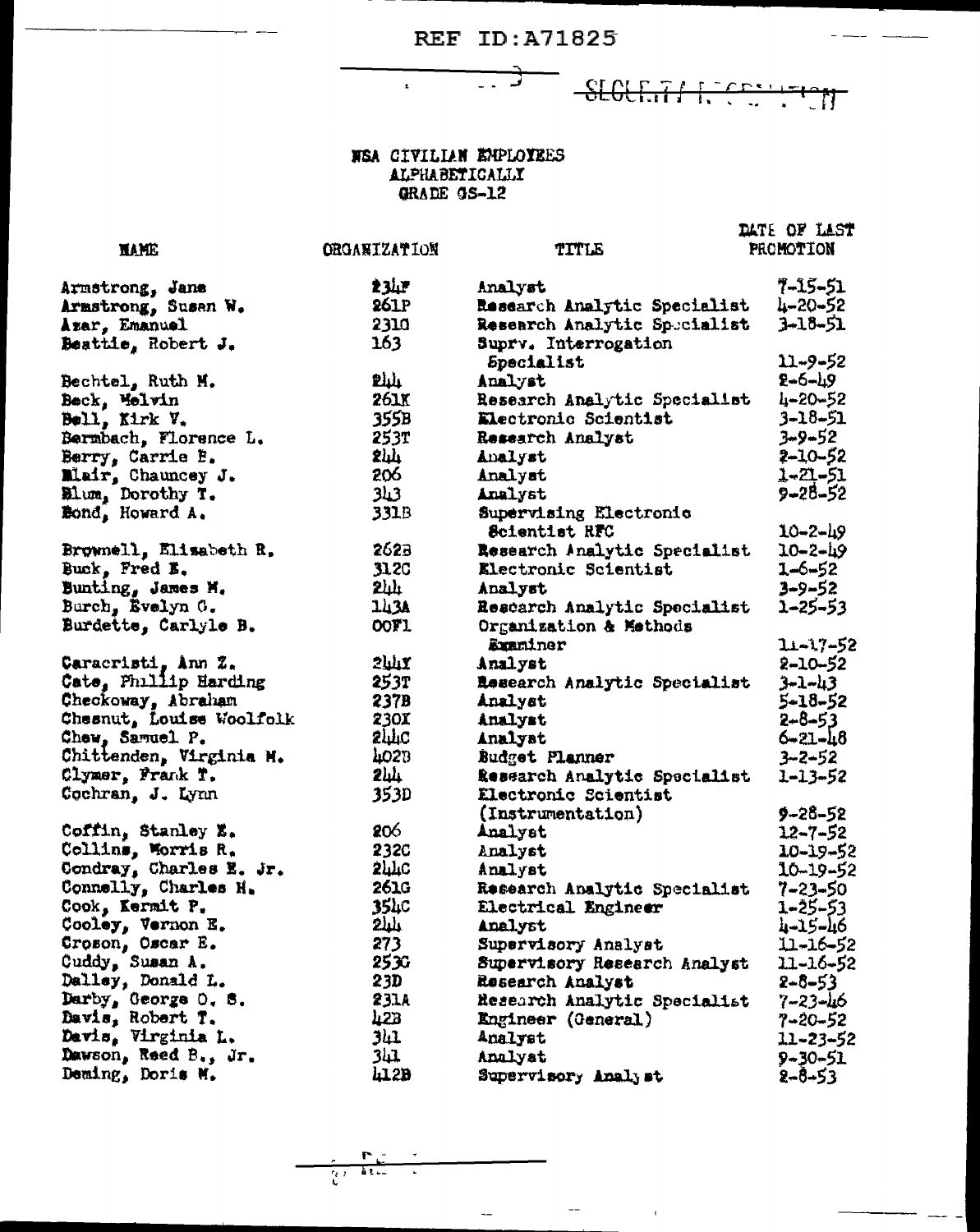**Maria Albohni da Caran** 

 $\mathcal{L}^{\text{max}}_{\text{max}}$  and  $\mathcal{L}^{\text{max}}_{\text{max}}$ 

جد فایل د ک<del>روس</del>

### **MSA CIVILIAN EMPLOYEES GRAIE GS-12**<br>(ALPRAPETICALLY)

|                             |                     |                                               | DATE OF LAST      |
|-----------------------------|---------------------|-----------------------------------------------|-------------------|
| MANIE                       | <b>ORGANIZATION</b> | TITLE                                         | <b>PRO TOTION</b> |
| Dolbear, James P.           | 282                 | Supervising Electronic                        |                   |
|                             |                     | Engineer (Radio)                              | 5-11-52           |
| Drake, Fred H.              | 238F                | Analyst                                       | 3-18-51           |
| Dunning, Mary J.            | 206                 | Analyst                                       | 1-21-51           |
| Edwards, Harry J.           | J1.2D               | Klectronic Scientist                          | 11-9-52           |
| Enriquez, Edward A.         | 312B                | Klectronic Scientist                          | 5-3-52            |
| Fairbanks, Sydney           | 206                 | Analyst                                       | 12-7-52           |
| Fairman, Ruth E.            | 231F                | Analyst                                       | 2-8-53            |
| Faust, Richard A.           | 238a                | Research Analytic Specialist                  | 10-15-50          |
| Fishel, Edwin C.            | 23C                 | Supervisory Research Analyst                  | 11-30-52          |
| Flowers, Earl C.            | $\mu$ 23            | Communications Equipment<br>Engineer          | 11-11-51          |
| Flynn, Wylma J.             | 153B                | Supervisory Position                          |                   |
|                             |                     | Classifier                                    | 9-2-51            |
| Garofalo, Caterino G.       | 2420                | Analyst                                       | 6-1-52            |
| Getchell, Bassford G.       | 206                 | Analyst                                       | 10-2-49           |
| Oietkowski, Edmound T.      | 233A                | Analyst                                       | $5 - 15 - 52$     |
| Goldmar, Isidore            | 18                  | Analyst                                       | $9 - 2 - 51$      |
| Grogan, William L.          | 354c                | Electronic Scientist                          | $8 - 31 - 52$     |
| Hopper, Warren W.           | <b>33TH</b>         | Electronic Engineer (General)                 | $7 - 27 - 52$     |
| Horton, John H.             | 172B                | Engineer (General)                            | $7 - 23 - 52$     |
| Hudson, James T., Jr.       | 230X                | Analyst                                       | 10-19-52          |
| Hunt, William               | <b>2420</b>         | Analyst                                       | $31 - 3 - 52$     |
| Hurley, George              | <b>O2A</b>          | Analyst                                       | $10 - 2 - 49$     |
| Huster, Hamilton V.         | 206                 | Analyst                                       | $12 - 7 - 52$     |
| Hyduke, Joseph P.           | <b>220T</b>         | Analyst                                       | 5-12-51           |
| Johns, Charlie J.           | 242N                | Analyst                                       | $6 - 15 - 52$     |
| Johnson <sub>a</sub> Roy A. | 311B                | <b>Mechanical Engineer</b>                    | 11-23-52          |
| Johnston, Richard C.        | 261F                | Research Analytic Specialist                  | $4 - 20 - 52$     |
| Jones, Wayne H.             | 2با3                | Mathematician                                 | $2 - 16 - 53$     |
| Jones, William A.           | 18                  | Analyst                                       | 9-2-51            |
| Jones, William W.           | J1 30               | Supervisory Mechanical<br>Engineer            | $1 - 25 - 53$     |
| Kaczmar, William            | 233F                | Research Analytic Specialist                  | 11-5-52           |
| Kauffman, Leroy A.          | 31.3B               | Supervisory Mechanical<br>Engineer            | $1 - 25 - 53$     |
| Keenan, John J., Jr.        | 242H                | Supervisory Analyst                           | 1.25-53           |
| King, William P.            | 31.XC               | Electronic Scientist                          | 9-16-51           |
| <b>Knoche, E. Henry</b>     | 237P                | Analyst                                       | $2 - 11 - 53$     |
| Lacombe, Charles H.         | 261U                | Research Analytic Specialist                  | 2-25-53           |
| Lakeman, James H.           | 236B                | Supervisory Research                          | 2-8-53            |
| Lange, Stanley W.           | AW                  | Analytic Specialist<br>Supervisory Mechanical |                   |
|                             |                     | Rugineer                                      | 1-25-53           |
| Lawrence, Presley W         | <b>COF</b>          | Auditor                                       | 1-11-53           |
| Leahy, James J.             | 244                 | Analyst                                       | 11-13-51          |

-- **---**

T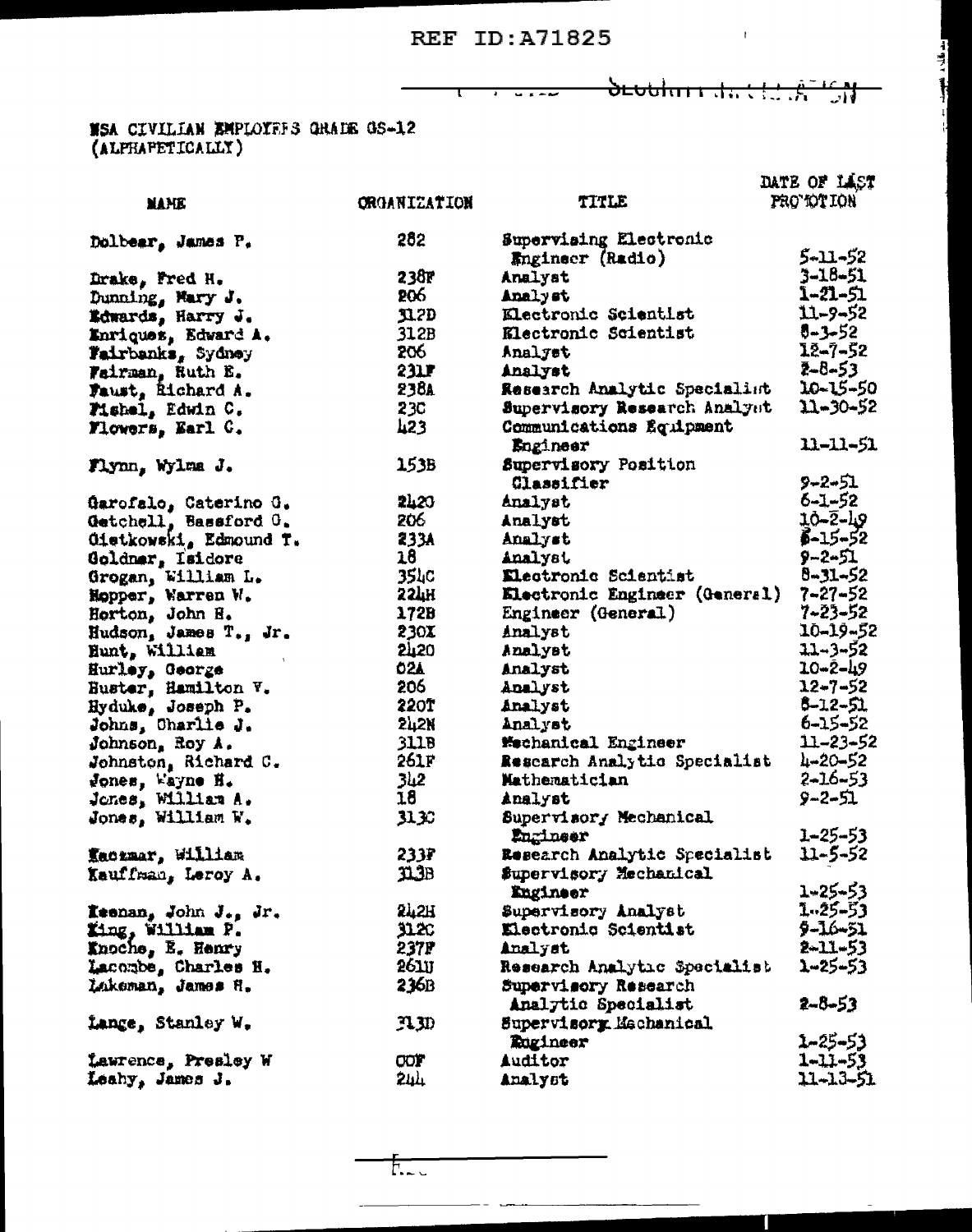SECULITY LOTTATION

#### NSA CIVILIAN EMPLOYEES GRADE 05-12 (ALPHABETICALLY)

 $\overline{\phantom{a}}$ 

| <b>MAME</b>                          | <b>QRGANIZATION</b> | TITLE                                        | DATE OF LAST<br>PROMOTION     |
|--------------------------------------|---------------------|----------------------------------------------|-------------------------------|
|                                      | 262B                |                                              |                               |
| LeBelle, Harry                       |                     | Supervisory Research                         | $2 - 22 - 53$                 |
|                                      | <b>243F</b>         | Analytic Special st<br>Analyst               | $9 - 7 - 52$                  |
| Leffert, Harry J., Jr.               | <b>245C</b>         | Research Analytic Specialist                 | $9 - 1 - 10$                  |
| Lively, James K.<br>Lyon, Charles S. | 432                 | Supervisory Communications                   |                               |
|                                      |                     | Specialist                                   | 10-12-52                      |
| Mackallor, Laurance L.               | 230X                | Analyst                                      | $9 - 9 - 51$                  |
| May, James P., 3rd                   | 353B                | Supervising Electronic                       |                               |
|                                      |                     | Scientist (Instrumentation)                  | 8-17-52                       |
| Mayol, Frank C.                      | 35 <sub>th</sub> B  | Electrical Engineer                          | 8-31-52                       |
| McGough, Walter Jr.                  | 3530                | Supervising Electronic                       |                               |
|                                      |                     | <b>Scientist</b> (Instrumentation)           | 1-5-53                        |
| McGuckin, Frank M.                   | 272                 | Supervisory Analyst                          | 11-16-52                      |
| MoXean, George E.                    | 1720                | Procurement Analyst                          | 12-23-51                      |
| Woleehan, Juanita S.                 | <b>SMC</b>          | Analyst                                      | $10 - 19 - 52$                |
| Motoalf, Phyllis R.                  | 343                 | Analyst                                      | $6 - 22 - 52$                 |
| Mayer, John J., Jr.                  | <b>FAFE</b>         | Analyst                                      | 5-11-52                       |
| Meyer, Marie A.                      | <b>2450</b>         | Research Analytic Specialist                 | 5-16-52                       |
| Mimeau, Teresa A.                    | سلند                | Analyst                                      | 6-22-52                       |
| Honroe, John H.                      | <b>2340</b>         | Analyst                                      | 7-8-46                        |
| Moody, Juanita M.                    | 2337                | Analyst                                      | 7-23-50                       |
| Horris, George W.                    | 5732                | Analyst                                      | 3-18-51                       |
| Mountjoy, Marjorie                   | 23B                 | Analyst                                      | 11-16-52                      |
| Munn, Kathleen M.                    | 206B                | Analyst                                      | 12-24-50                      |
| Hurphy, John D.                      | 143                 | Research Analytic Specialist                 | $11 - 18 - 51$                |
| Murphy, Nicholas M.                  | 122                 | Communications Analyst                       | 7-22-51                       |
| Napier, Charles H.                   | <b>31C</b>          | Mechanical Engineer                          | $10 - 2 - 49$                 |
| Mielson, James R.                    | <b>245</b>          | Research Analytic Specialint                 | 1-13-52                       |
| Norland, Selmer S.                   | <b>2450</b>         | Research Analytic Specialist                 | $1 - 13 - 52$                 |
| Morman, Amy G.                       | 314B                | Analyst                                      | 2-8-53                        |
| O'Brien, Anna Belle                  | 232D                | <b>Research Analytic Specialist</b>          | $7 - 27 - 52$                 |
| O'Sullivan, Patrick A., Jr.          | 261.0               | Research Analytic Specialist                 | $4 - 20 - 52$                 |
| O'Toole, Stephen J.                  | <b>261R</b>         | Research Analytic Specialist                 | 4-20-52                       |
| Payne, James H.                      | 201                 | Supervisory Administrative                   |                               |
|                                      | 206                 | Officer                                      | $10 - 9 - 52$                 |
| Peterson, Joseph S., Jr.             | 18                  | Analyst                                      | 1-21-51                       |
| Pettengill, Ray W.                   | 221B                | Research Analytic Specialist                 | $9 - 16 - 13$<br>$9 - 9 - 51$ |
| Phillips, Cecil J.<br>Pincus, Saul   | 335                 | Analyst                                      |                               |
|                                      |                     | Supervising Electronic<br>Engineer (General) | 9-30-51                       |
| Porras, Francis                      | 2532                | Research Analyst                             | $3 - 9 - 52$                  |
| Powers, John T.                      | <b>22CT</b>         | Analyst                                      | 8-12-51                       |
| Price, Benjamin J.                   | 236T                | Research Analytic Specialist                 | 4-20-52                       |
| Ream. Donald L.                      | 35B                 | Electronic Engineer                          |                               |
|                                      |                     | (Instrumentation)                            | $8 - 17 - 52$                 |
| Reddick, George A.                   | 233E                | Research Analytic Specialist                 | 4-20-52                       |
| Rettger, James F.                    | <b>242J</b>         | Research Analytic Specialist                 | $6 - 1 - 52$                  |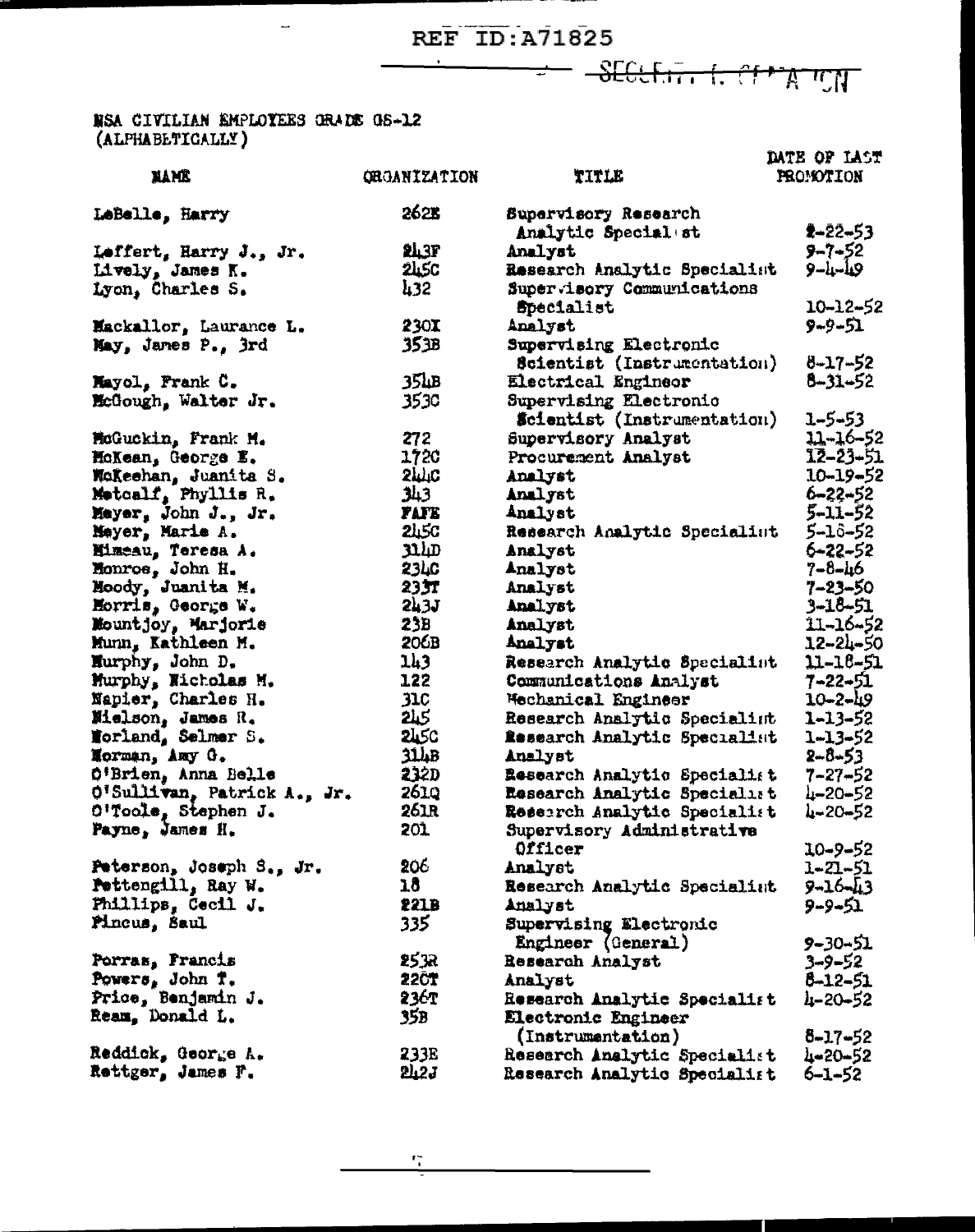REF ID:  $\frac{\lambda}{21825}$ 

SECURII I IN CELTATION

 $\frac{1}{2}$ 

۰|

ા તા. જેવામ મુખ્ય સ્થાન હોય પર વાડાની કરવા મુખ્ય મુખ્ય મુખ્ય સુધી અને પ્રાપ્ત મુખ્ય મુખ્ય મુખ્ય મુખ્ય મુખ્ય મુખ્

## NSA CIVILIAN EMPLOYEES GRADE OS-12<br>(ALPHABETICALLY)

 $\mathbf{I}$ 

| A START AND POP TO BE ALLEN A |               |                                                  | DATE OF LAST   |
|-------------------------------|---------------|--------------------------------------------------|----------------|
| <b>NAME</b>                   | CELEBRITATION | TITLE                                            | FRO*OTION      |
| Eichard, Joseph E.            | <b>TAEUR</b>  | Analyst                                          | 4-20-52        |
| <b>Richardson, Edward E.</b>  | 352B          | <b>Klectronic Engineer</b>                       |                |
|                               |               | (Instrumentation)                                | 9-30-51        |
| Riley, Noma V.                | <b>240T</b>   | Research Analytic Specialist                     | 1-25-53        |
| Rixse, John A.                | <b>351C</b>   | Analyst                                          | 1-25-53        |
| Robb, George M.               | 202P          | Communications Analyst                           | $2 - 3 - 52$   |
| Roberts, Elizabeth M.         | 3020          | Attorney Advisor (General)                       | $7 - 6 - 52$   |
| Rooney, Walter R.             | hos.          | Electronic Engineer                              | 9-30-51        |
| Rose, Alexander G.            | 262A          | Supervisory Research                             | $2 - 22 - 53$  |
|                               |               | Analytic Specialist                              |                |
| Rose, Alfred W.               | 302F          | Administrative Assistant                         | $3 - 2 - 52$   |
| Ross, Kathryn M.              | <b>402E</b>   | Communications Specialist                        | $3 - 2 - 52$   |
| Eyan, Willis B.               | 122           | Communications Specialist                        | $12 - 23 - 51$ |
| Sage, Lesley H.               | 206           | Analyst                                          | 9-17-52        |
| Sayre, Albert Gerald          | 35N           | Electronic Scientist                             | 8-5-51         |
| Schaap, Marie                 | 23B           | Analyst                                          | 11-16-52       |
| Bolmidt, Ronald O.            | 283           | Supervising Electronic                           |                |
|                               |               | Engineer (General)                               | 9-15-52        |
| Echmitt, Samuel A.            | 206           | Analyst                                          | 12-7-52        |
| Seccombe, William T.          | hos           | <b>Electronic Engineer</b>                       | 3-28-52        |
| Sheerer, Gerald W.            | $577\%$       | Analyst                                          | 11-2-52        |
| Siems, R. Gerald F.           | 143           | Research Analytic Specialist                     | 1–25–53        |
| Sikes, Robert E.              | 352D          | Electronic Scientist                             | $3 - 6 - 49$   |
| Skiff, Ann Harrington         | 233M          | Supervisory Research<br>Analytic Specialist      | $6 - 15 - 52$  |
| Elater, William H.            | 121           | Communications Specialis.                        | $6 - 8 - 52$   |
| Smith, John A.                | 172B          | Electronic Engineer (General)                    | 4-29-51        |
| Smith, Walter A.              | 855           | Analyst                                          | 5-4-52         |
| Snow, Richmond D.             | 237B          | Analyst                                          | 2-8-53         |
| Solee, Harve, T.              | 3120          | Electronic Scientist                             | 11–9–52        |
| Solomon, Anne                 | ىلىلا         | Analyst                                          | 4-20-52        |
| #tapleton, John R.            | 223           | Analyst                                          | 1-13-52        |
| Steinmetz, Frank C.           | 251C          | Supervisory Publications                         |                |
|                               |               | Editor (General)                                 | $2 - 10 - 52$  |
| Stephens, Elisabeth           | 233T          | Aralyst                                          | 11-16-52       |
| Stephens, Guy H.              | 242T          | Analyst                                          | 10-7-51        |
| Stiles, Hubert Edmund         | <b>2530</b>   | Research Analyst                                 | $5 - 1 - 52$   |
| Taylor, Harold E.             | <b>ZLIOA</b>  | Administrative Officer                           | $11 - 30 - 52$ |
| Taylor, James W.              | <b>JLLB</b>   | Mechanical Engineer                              | 11-23-52       |
| Terrel, Ralph W. f.,          | ЦЦ            | Supervisory Training Officer<br>(General Fields) | $2 - 16 - 53$  |
| Thaler, Thomas J.             | 244           | Research Analytic Specialist                     | 11-18-51       |
| Theriault, Frederick          | 24A           | Analyst                                          | 10-3-48        |
| Thorne, Stanley R.            | 224P          | Supervising Llectronic                           |                |

Scientist (Instrumentation) 7-27-52

ᡩᡏᡦᠣ